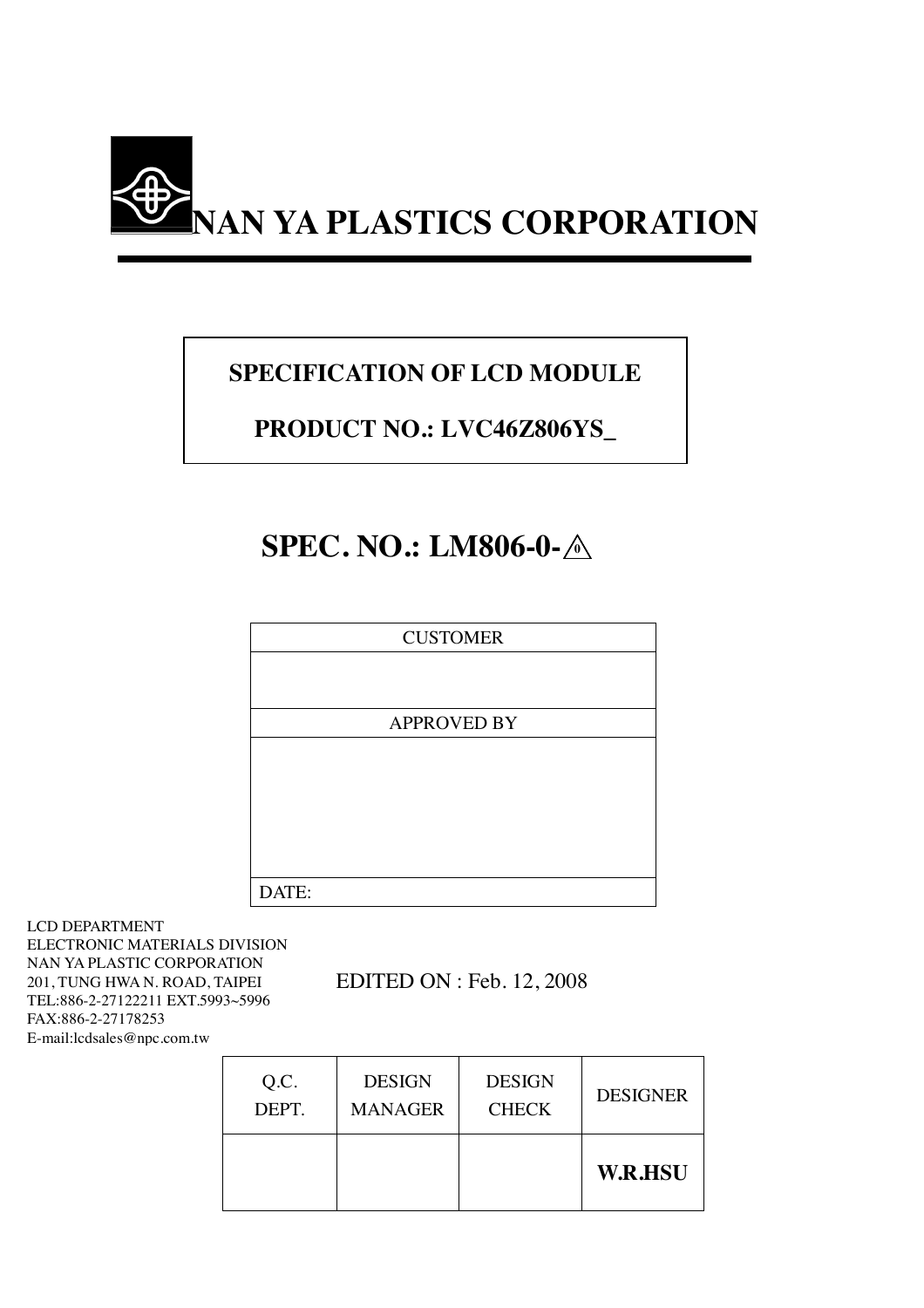| RECORDS OF REVISION |             |              | SPEC. NO.:<br>LM806-0 |               |              |
|---------------------|-------------|--------------|-----------------------|---------------|--------------|
| DATE                | REV.<br>NO. | REF.<br>PAGE | SUMMARY               | <b>DESIGN</b> | <b>CHECK</b> |
| 02.12.08'           | $\mathbf 0$ | $1 - 20$     | FIRST ISSUE           |               |              |
|                     |             |              |                       |               |              |
|                     |             |              |                       |               |              |
|                     |             |              |                       |               |              |
|                     |             |              |                       |               |              |
|                     |             |              |                       |               |              |
|                     |             |              |                       |               |              |
|                     |             |              |                       |               |              |
|                     |             |              |                       |               |              |
|                     |             |              |                       |               |              |
|                     |             |              |                       |               |              |
|                     |             |              |                       |               |              |
|                     |             |              |                       |               |              |
|                     |             |              |                       |               |              |
|                     |             |              |                       |               |              |
|                     |             |              |                       |               |              |
|                     |             |              |                       |               |              |
|                     |             |              |                       |               |              |
|                     |             |              |                       |               |              |
|                     |             |              |                       |               |              |
|                     |             |              |                       |               |              |
|                     |             |              |                       |               |              |
|                     |             |              |                       |               |              |
|                     |             |              |                       |               |              |
|                     |             |              |                       |               |              |
|                     |             |              |                       |               |              |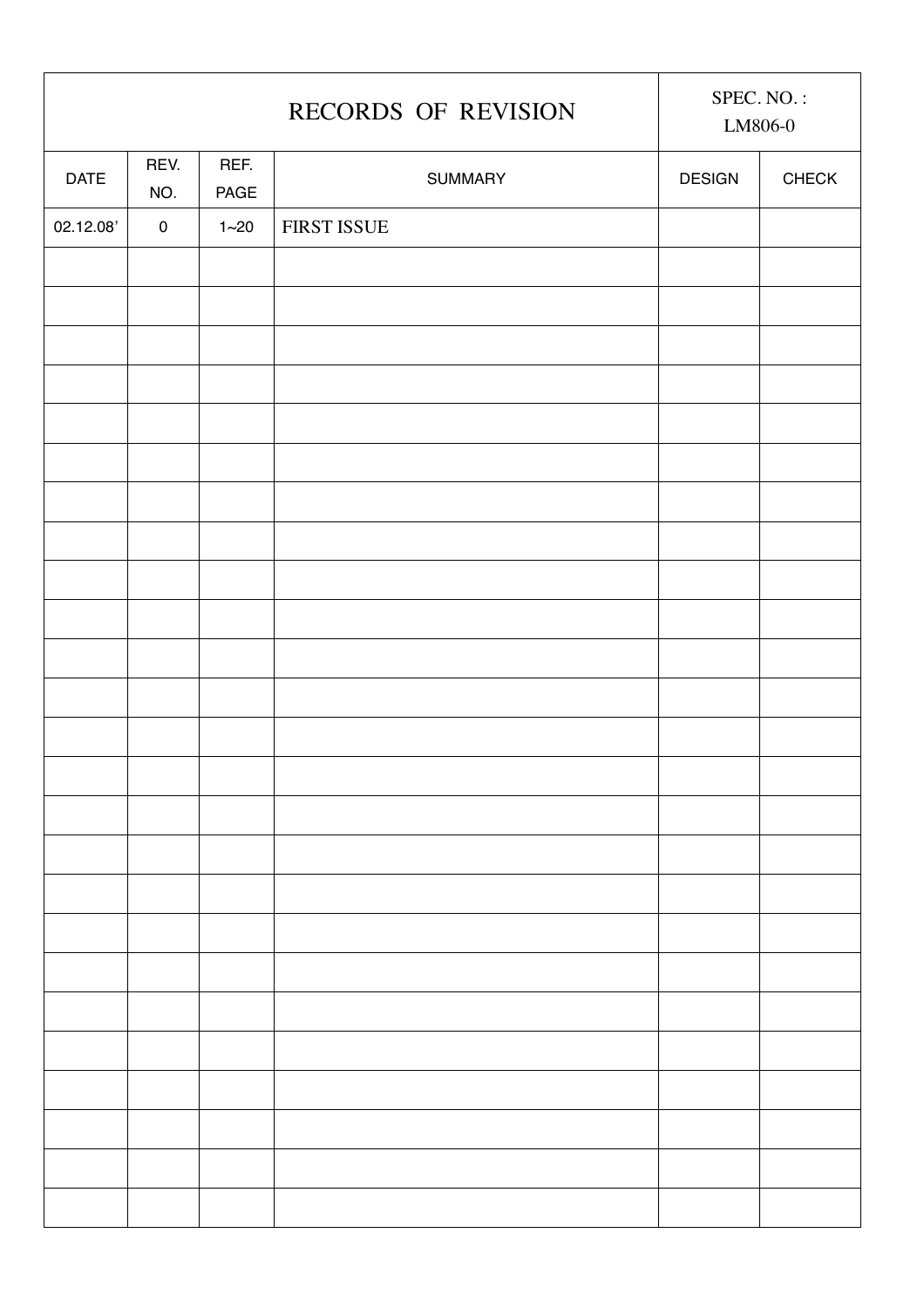# **1.MECHANICAL SPECIFICATION**

#### **1.1 Description**

The module is a transmissive type's TFT (Thin Film Transistor) active matrix color liquid crystal display (LCD) comprising an amorphous silicon TFT attached to each signal electrode. This model is consisting of TFT-LCD module, a driver circuit and a back-light unit. The resolution of a 2.4"contains 240×320 pixels and can display up to 262K colors.

#### **1.2 Features**

- Transmissive type and back-light with Four LEDs (Light Emitting Diodes)
- RGB 16-bit interface
- Source and Gate Driver IC: R61505U
- $\bullet$  Full, Still, Sleep & Stand-by modes are available
- Line inversion mode
- Low Power consumption

#### **1.3 Applications**

Display terminals for mobile phone application products.

| Items              | Main-Panel          | Unit    |
|--------------------|---------------------|---------|
| LCD type           | 2.4" TFT-LCD        |         |
| <b>Active Area</b> | $36.72(H)*48.96(V)$ | mm      |
| LCD type           | Transmissive type   |         |
| Driving IC         | R61505U             |         |
| Display Color      | 262K                | color   |
| Number of Pixel    | 240(H)*RGB*320(V)   | pixel   |
| Pixel Pitch        | $0.153(H)*0.153(V)$ | mm      |
| Display mode       | Normally White      |         |
| Viewing direction  | 12                  | o'clock |

#### **1.4 General Information**

| <b>REV/DATE</b> | R0/02.12.08' |  |  |
|-----------------|--------------|--|--|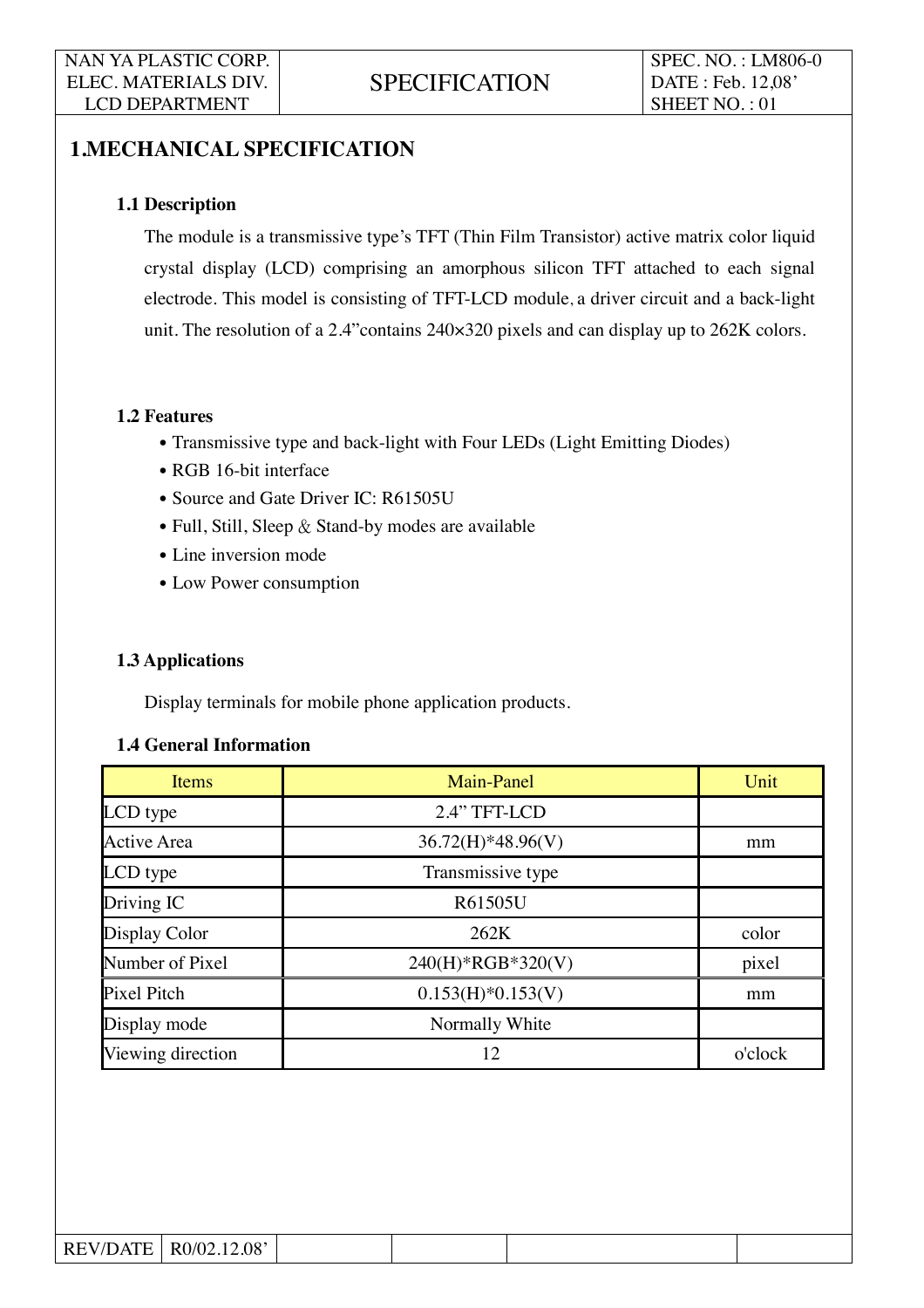### **1.5 Mechanical Information**

| <b>Items</b>   |               | Min.           | Typ.           | Max.  | Unit | <b>Note</b> |
|----------------|---------------|----------------|----------------|-------|------|-------------|
| Module<br>size | Horizontal(H) | 42.52          | 42.72          | 42.92 | mm   |             |
|                | Vertical(V)   | 64.26          | 61.46          | 61.66 | mm   |             |
|                | Depth(D)      | $\blacksquare$ | $\blacksquare$ | 2.9   | mm   | 含焊厚         |
| Weight         |               | $\blacksquare$ | 12             | ٠     | g    |             |

| 08'<br>$\Delta$<br>$^{\prime}$ |                       |  |  |  |
|--------------------------------|-----------------------|--|--|--|
|                                | $R$ $F$<br><b>IVT</b> |  |  |  |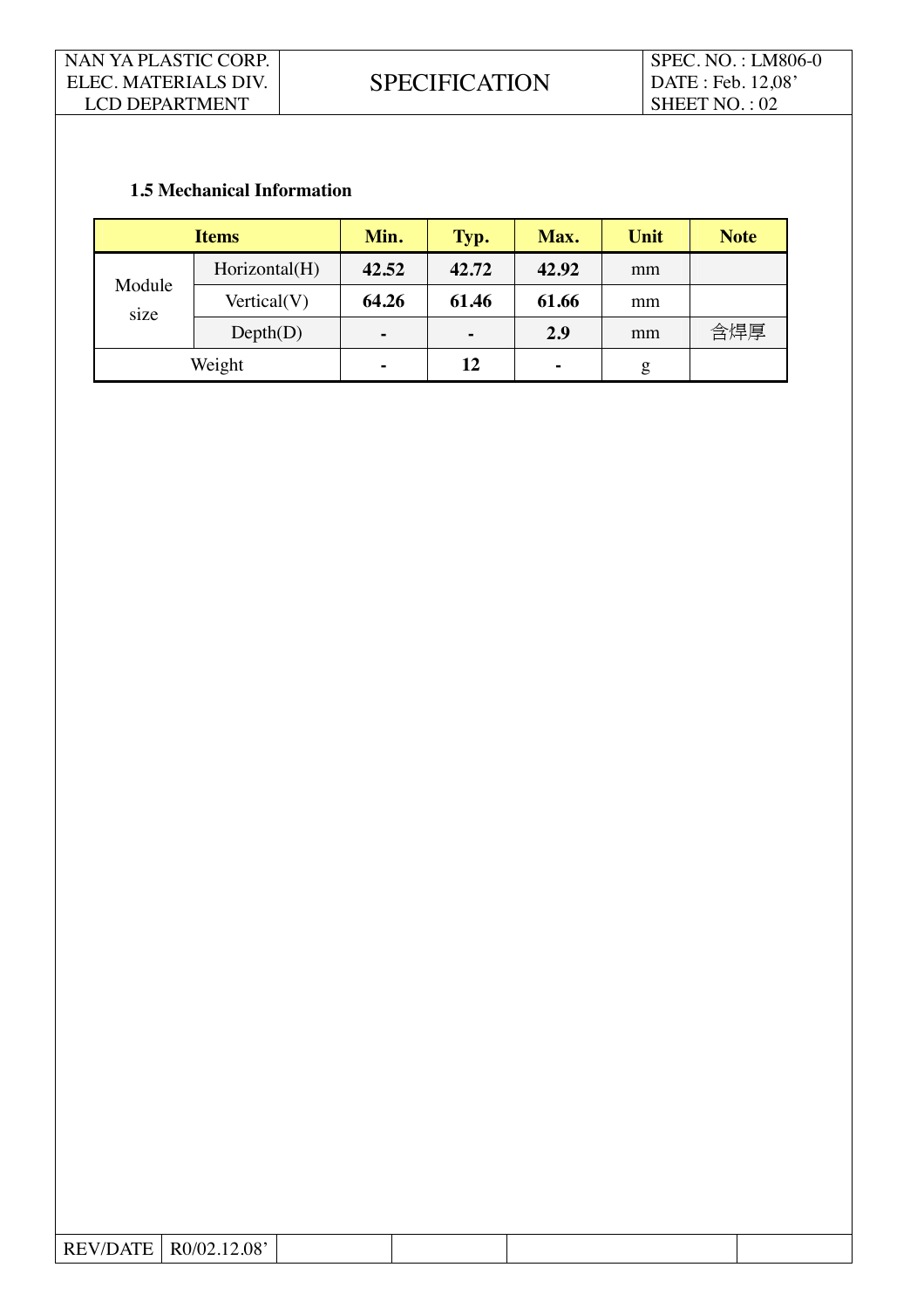# **2.ABSOLUTE MAXIMUM RATINGS**

#### **2-1. Absolute Ratings of Environment**

| <b>Item</b>           | <b>Symbol</b> | <b>Value</b>  | <b>Unit</b> | <b>Note</b> |
|-----------------------|---------------|---------------|-------------|-------------|
| Operating temperature | Topr          | $-20$ to $70$ | $\sim$      |             |
| Storage temperature   | Tstg          | $-30$ to 80   | $\sim$      |             |

 $Ta = 25 \pm 2^{\circ}C$ 

### **2-2. Electrical Absolute Ratings**

# **2-2-1 TFT-LCD Module**

| <b>Item</b>              | <b>Symbol</b>     | <b>Value</b>           | <b>Unit</b> | <b>Note</b> |
|--------------------------|-------------------|------------------------|-------------|-------------|
| Power supply voltage (1) | <b>VCC, IOVCC</b> | $-0.3$ to 4.6          | V           |             |
| Power supply voltage (2) | VCI-AGND          | $-0.3$ to 4.6          | V           |             |
| Power supply voltage (3) | DDVDH-AGND        | $-0.3$ to 6.5          | V           |             |
| Power supply voltage (4) | AGND-VCL          | $-0.3$ to 4.6          | v           |             |
| Power supply voltage (5) | DDVDH-VCL         | $-0.3$ to $9.0$        | v           |             |
| Power supply voltage (7) | AGND-VGL          | $-0.3$ to 13           | V           |             |
| Power supply voltage (8) | <b>VGH-VGL</b>    | $-0.3$ to 30           | v           |             |
| Input voltage            | $V_t$             | $-0.3$ to IOVCC $+0.3$ | v           |             |

 $Ta = 25 \pm 2^{\circ}C$ 

## **2-2-2 Back-Light Unit**

| <b>Item</b> | <b>Symbol</b> | Min. | Max.<br><b>Unit</b> |    | <b>Note</b> |
|-------------|---------------|------|---------------------|----|-------------|
| Current     | ΙF            | ۰    | 20                  | mA |             |

**Note:** 

(1) One LED current maximum absolute ratings.

| REV/DATE | .12.08'<br>R0/02 |  |  |
|----------|------------------|--|--|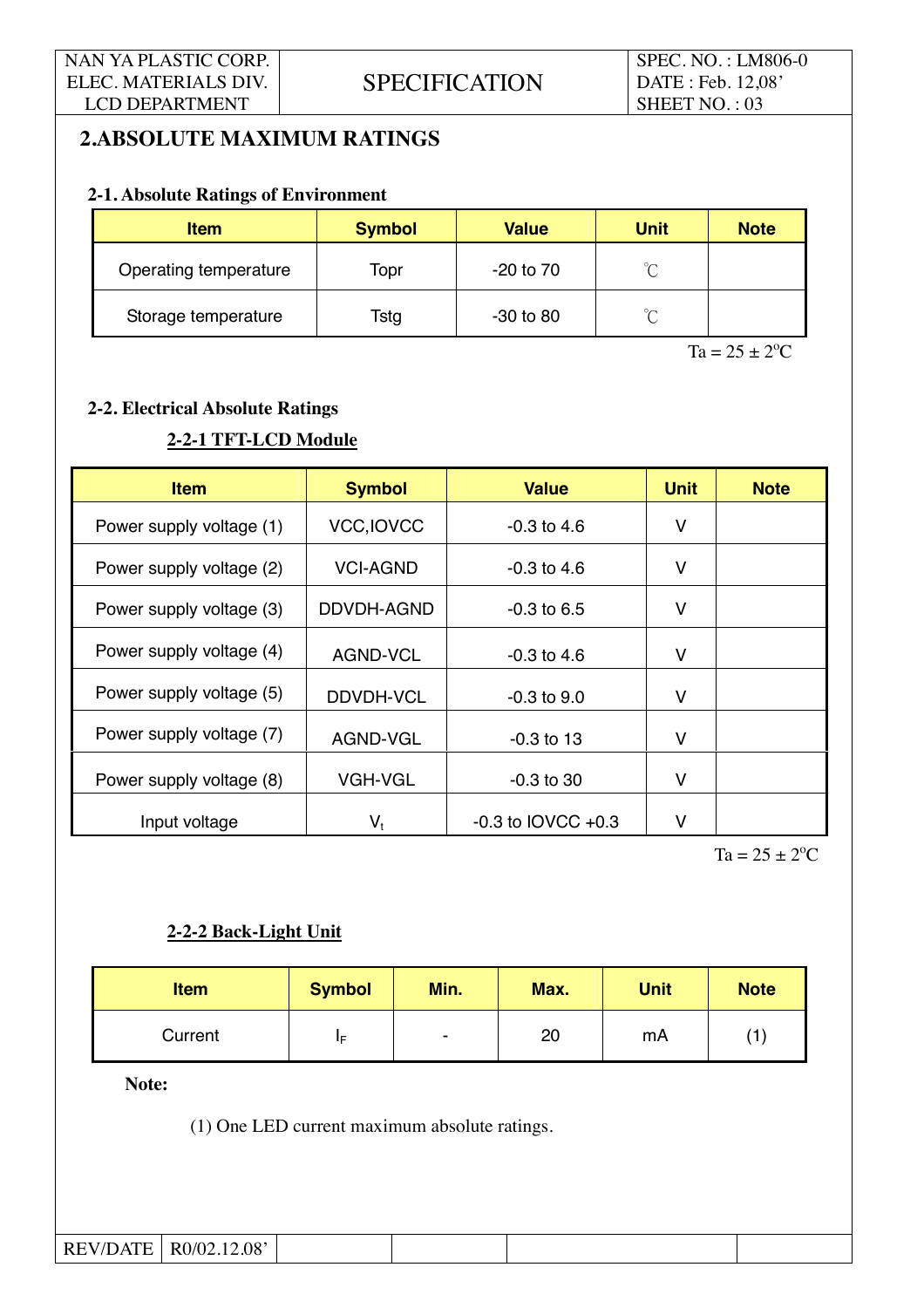SPEC. NO. : LM806-0 DATE : Feb. 12,08' SHEET NO. : 04

# **3.ELECTRICAL CHARACTERISTICS**

### **3.1 TFT-LCD Module Operating conditions :**

| <b>Items</b>                  |                      | <b>Symbol</b>                                | Min.           | Typ. | Max.       | <b>Unit</b> | <b>Note</b> |
|-------------------------------|----------------------|----------------------------------------------|----------------|------|------------|-------------|-------------|
|                               | Logic supply voltage | $V_{\rm CC}$                                 | 2.5            | 2.8  | 3.3        | V           |             |
|                               | DC/DC supply voltage | $V_{CI}$                                     | 2.5            | 2.8  | 3.3        | V           |             |
| <b>Dissipation</b><br>current | Stand-by             | $(l_{\text{CC}}+l_{\text{Cl}})$ stb          | -              | ٠    | <b>TBD</b> |             | (1)         |
|                               | Sleep                | $(l_{\text{CC}}+l_{\text{Cl}})_{\text{SLP}}$ | $\blacksquare$ |      | <b>TBD</b> |             | (2)         |
|                               | Still                | $(l_{\text{CC}}+l_{\text{Cl}})_{\text{S}}$   |                |      | <b>TBD</b> | mA          | $(3)$ $(5)$ |
|                               | Full                 | $(l_{\text{CC}}+l_{\text{Cl}})_{\text{F}}$   | -              | ٠    | <b>TBD</b> |             | (4)(5)      |
| Frame frequence               |                      | $f_{Frame}$                                  |                | 60   |            | Hz          |             |

 $Ta = 25 \pm 2^{\circ}C$ 

Note (1) Vcc=V<sub>CI</sub>=2.8V, Stand-by mode & No input signals

(2) Vcc=V<sub>CI</sub>=2.8V, Sleep mode & No input signals

(3) Vcc=V<sub>CI</sub>=2.8V, Internal mode & No input signals

(4)  $Vcc=V_{CI}=2.8V$ ,  $f_{Vsync}=60Hz$ ,  $R_{frame}=15F$ ame

(5)Dissipation current check pattern

Black Pattern

#### **3.2 Back-Light Unit**

Back-Light Unit Electrical Characteristics (Ta =  $25 \pm 2$ <sup>o</sup>C)

| <b>Item</b>              | <b>Symbol</b> | Min.                     | Typ. | Max.           | <b>Unit</b> | <b>Condition</b> |
|--------------------------|---------------|--------------------------|------|----------------|-------------|------------------|
| <b>Forward Voltage</b>   | V⊧            | $\overline{\phantom{0}}$ | 3.2  | $\blacksquare$ |             | $I_F = 60mA$     |
| <b>Power Consumption</b> | $P_{WF}$      | ۰                        | 192  | ۰              | mW          | ۰                |

| REV/DATE | .08'<br>RO/02<br>12 |  |  |
|----------|---------------------|--|--|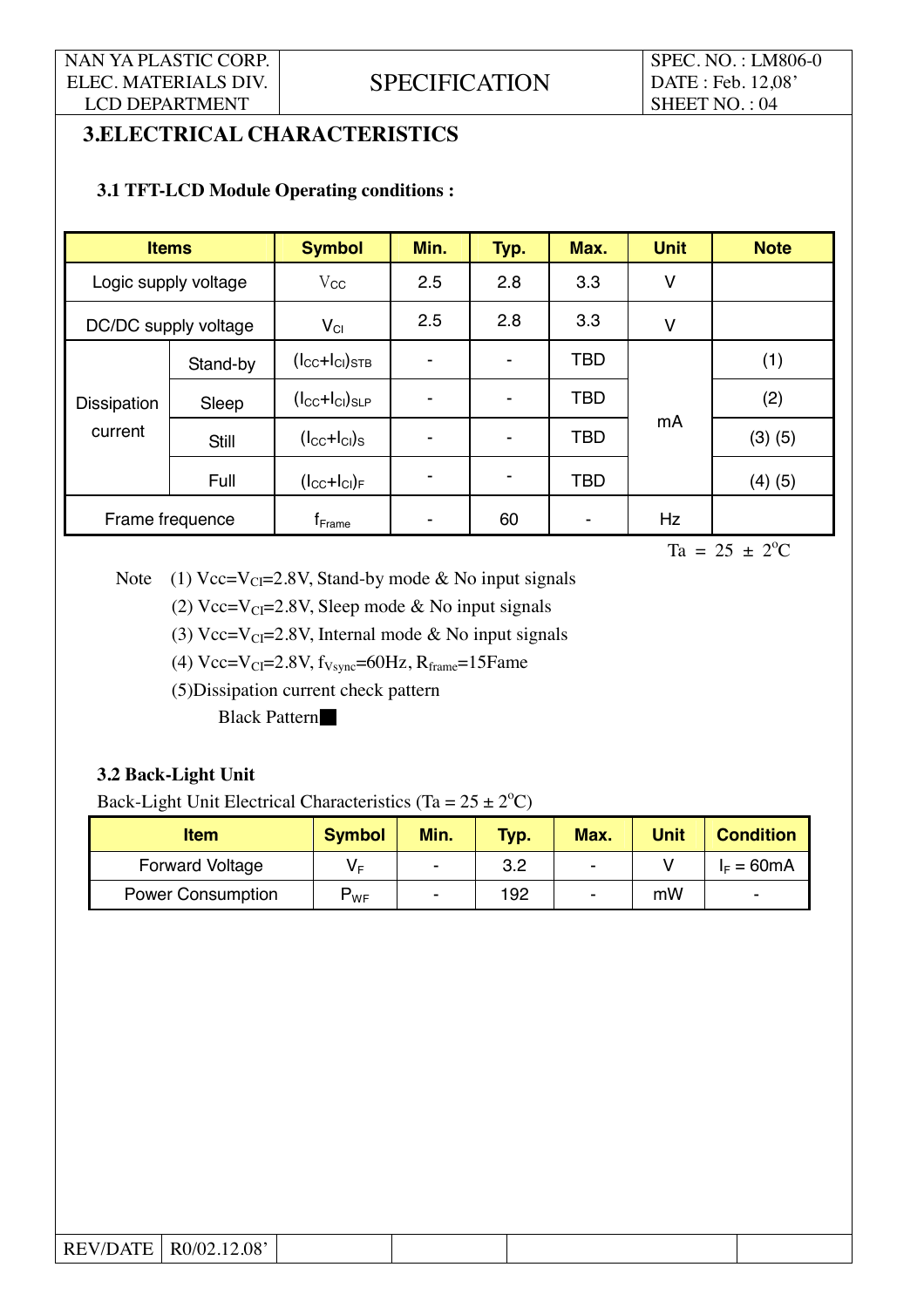# **SPECIFICATION**

SPEC. NO. :LM806-0 DATE : Feb. 12,08' SHEET NO.: 05

# **4.OPTICAL CHARACTERISTICS**

| <b>Item</b>                          |             | <b>Symbol</b> | <b>Condition</b> | Min.                     | Typ.  | Max.                     | <b>Unit</b> | <b>Note</b>  |
|--------------------------------------|-------------|---------------|------------------|--------------------------|-------|--------------------------|-------------|--------------|
| Contrast ratio<br>(center point)     |             | <b>CR</b>     |                  | 180                      | 200   |                          |             | (1)<br>BM-7f |
| Luminance of white<br>(Center point) |             | <b>YL</b>     |                  | 180                      | 200   | ä,                       | cd / $m2$   | $(4)$ BM-7f  |
|                                      |             | <b>TR</b>     | $\theta = 0$     |                          | 15    | $\blacksquare$           | ms          | (2)          |
| Response time                        |             | <b>TF</b>     | $\phi = 0$       | ۷                        | 35    | $\overline{\phantom{0}}$ | ms          |              |
|                                      |             | Wx            | (Normal          | 0.257                    | 0.287 | 0.317                    |             |              |
|                                      | White       | Wy            | Viewing          | 0.259                    | 0.289 | 0.319                    |             |              |
|                                      | Red         | Rx            | Angle)           | 0.597                    | 0.627 | 0.657                    |             |              |
| Color                                |             | Ry            | $B/L$ on         | 0.293                    | 0.323 | 0.353                    |             | (4)          |
| chromaticity                         |             | Gx            |                  | 0.296                    | 0.326 | 0.356                    |             | BM-7f        |
| (CIE 1931)                           | Green       | Gy            |                  | 0.574                    | 0.604 | 0.634                    |             |              |
|                                      |             | Bx            |                  | 0.113                    | 0.143 | 0.173                    |             |              |
|                                      | <b>Blue</b> | By            |                  | 0.029                    | 0.059 | 0.089                    |             |              |
|                                      |             | $\theta L$    |                  | $\blacksquare$           | 45    | $\blacksquare$           |             |              |
| Viewing                              | Hor.        | $\theta$ R    | $CR \ge 10$      | $\overline{\phantom{0}}$ | 45    | $\blacksquare$           |             |              |
| angle                                | Ver         | $\varphi$ H   | $B/L$ on         |                          | 35    |                          | Degrees     | (3)          |
|                                      |             | $\varphi$ L   |                  |                          | 15    |                          |             |              |

 $Ta = 25 \pm 2^{\circ}$  $Ta = 25 \pm 2^{\circ}C$ 

#### **Note (1) Contrast ratio is defined as follows**

Luminance ( brightness ) all pixels "White"

CR=

Luminance ( brightness ) all pixels "dark"

## **(2) Response time is defined as follows**

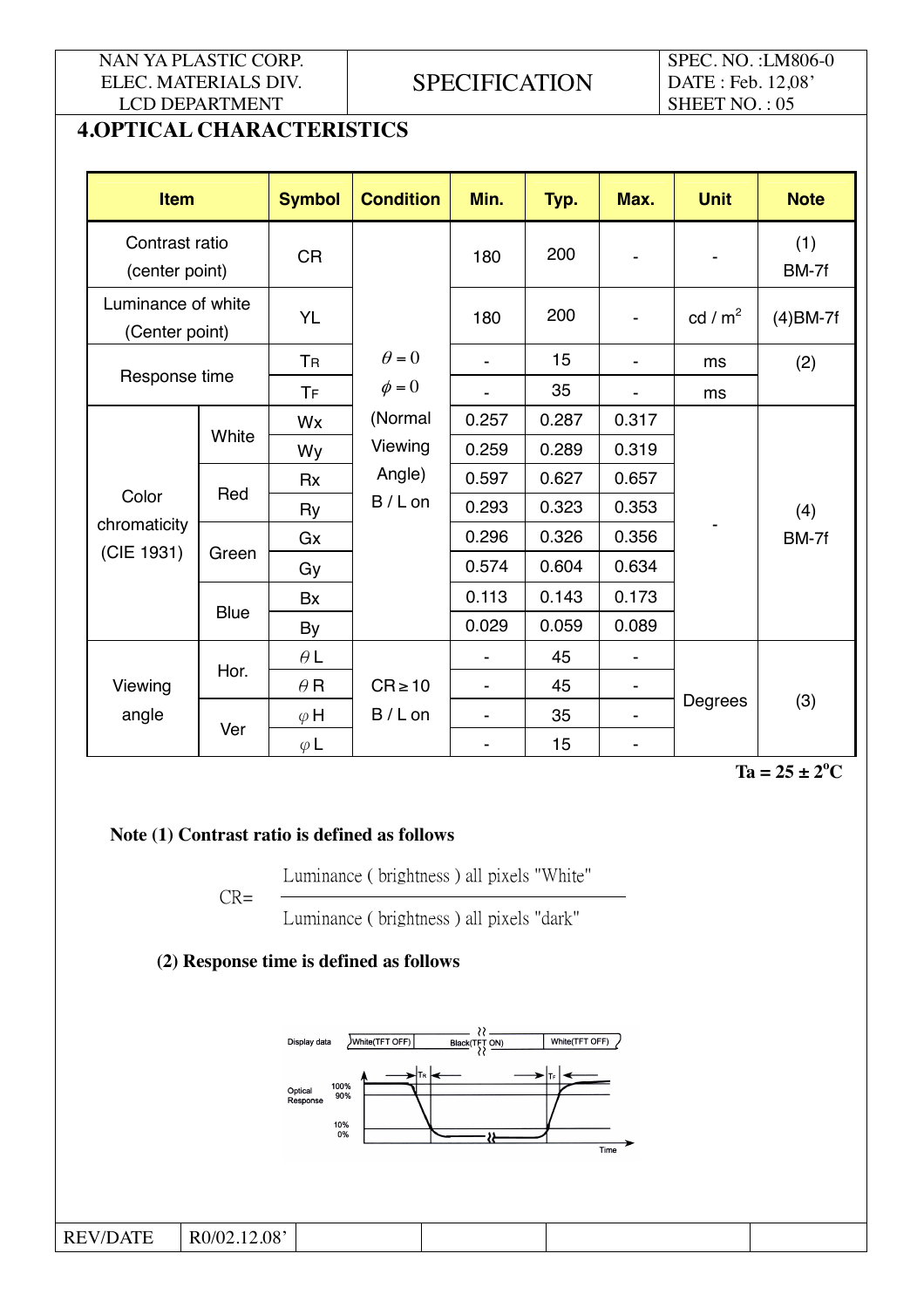SPEC. NO. : LM806-0 DATE : Feb. 12,08' SHEET NO. : 06

### **(3) Definition of Viewing Angle**



#### **(4) Optical measurement equipment setup**

-Measurement should be executed in a stable, windless, and dark room. After

lighting the backlight for 30mins.

-Environment condition : Common air conditioner cleanness  $\cdot$  Ta=23±5°C  $\cdot$ 

Humidity=60±15%

-Distance : 50cm

-Photodetector: BM-7f (Field  $1^{\circ}$ )

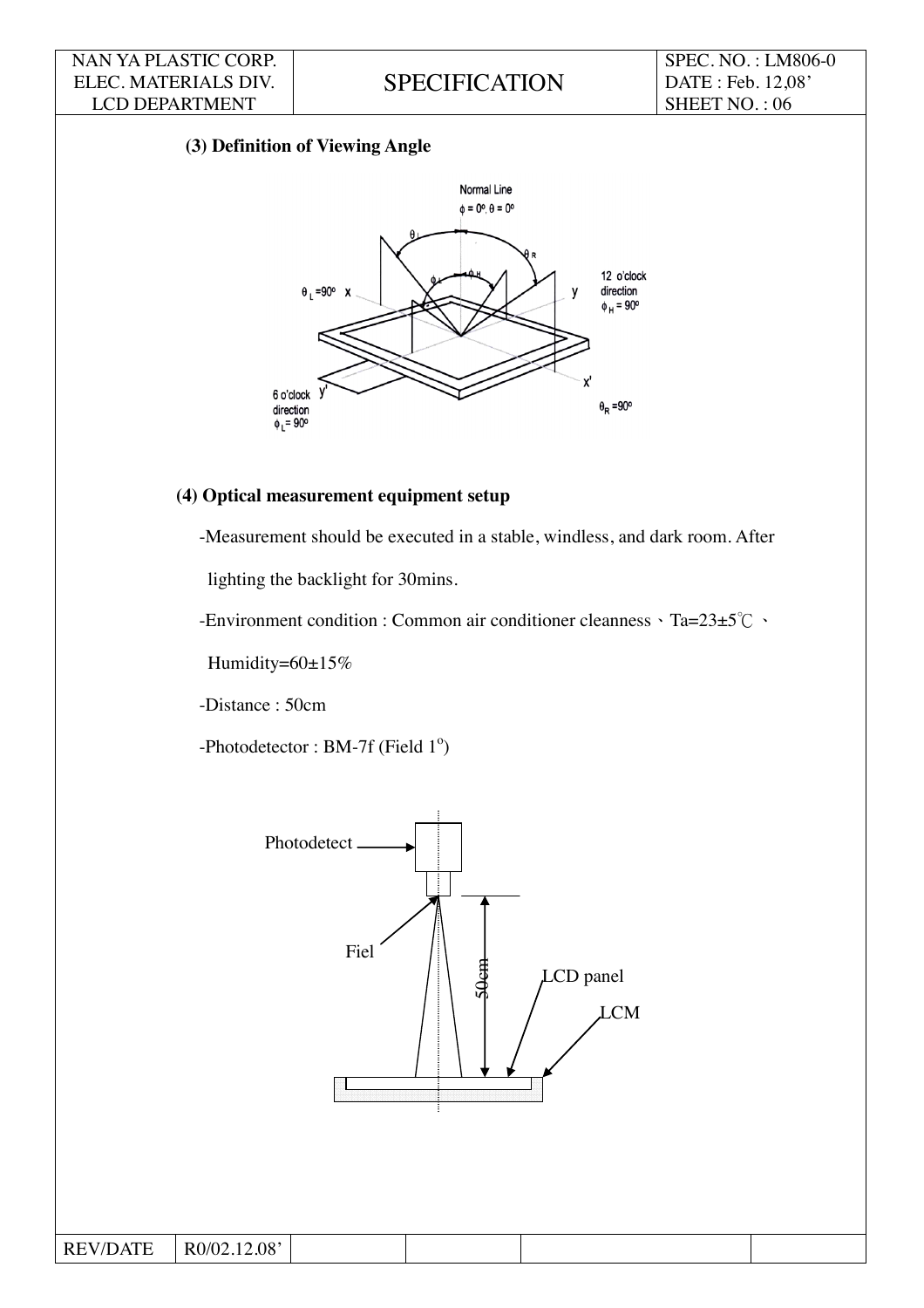



 $REV/DATE$  R0/02.12.08'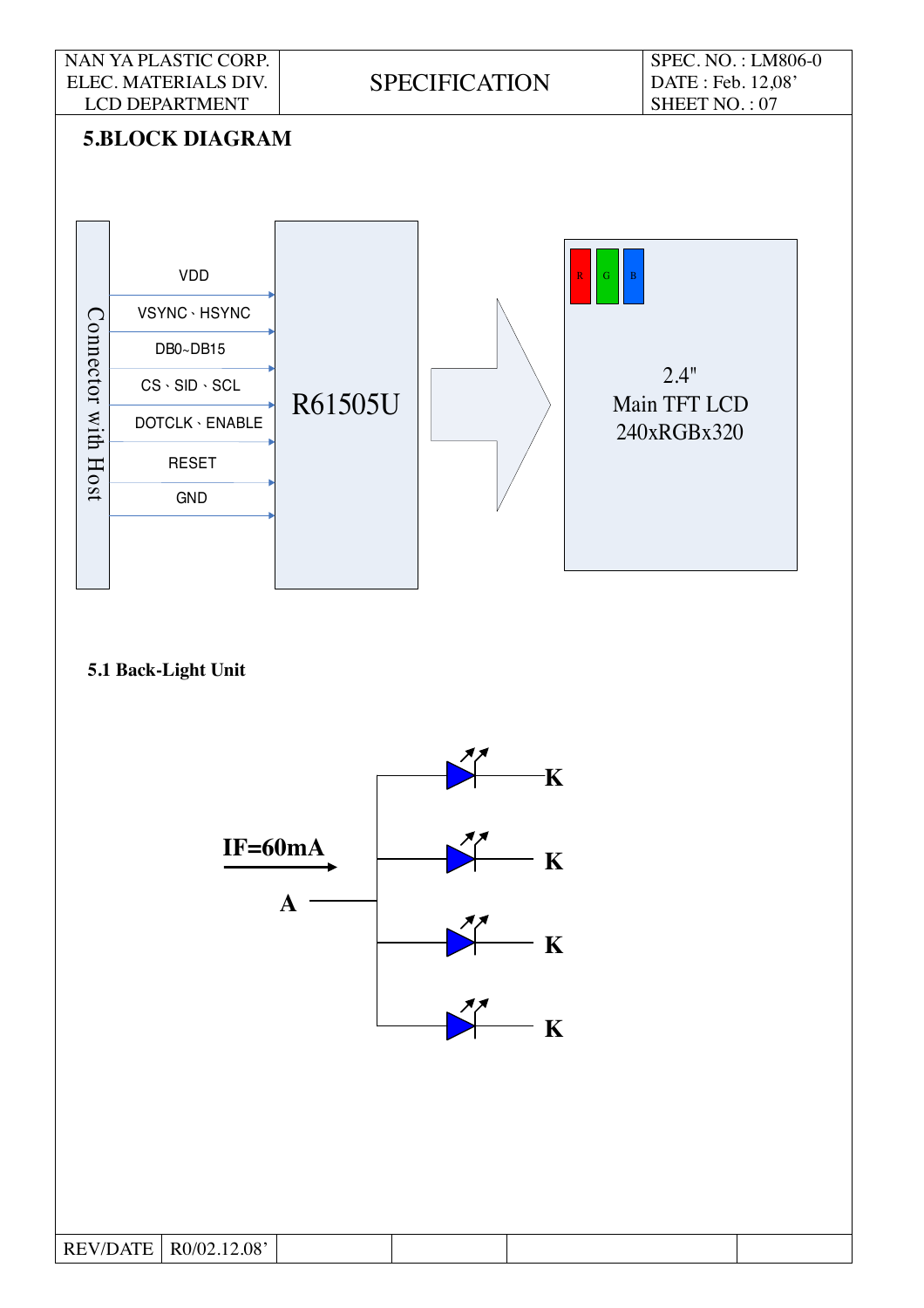**SPECIFICATION** 

SPEC. NO. : LM806-0 DATE : Feb. 12,08' SHEET NO.: 08

# **6.INTERNAL PIN CONNECTION**

| NO.            | pin name         | Description                        | Input/Output | <b>Note</b>       |
|----------------|------------------|------------------------------------|--------------|-------------------|
| 1              | <b>GND</b>       | Ground                             | I            |                   |
| $\overline{2}$ | <b>DB15</b>      | Data bus                           | $\mathbf I$  | R Data MSB        |
| 3              | <b>DB14</b>      | Data bus                           | $\rm I$      | R Data            |
| $\overline{4}$ | <b>DB13</b>      | Data bus                           | $\rm I$      | R Data            |
| 5              | <b>DB12</b>      | Data bus                           | I            | R Data            |
| 6              | DB11             | Data bus                           | I            | R Data LSB        |
| 7              | <b>DB10</b>      | Data bus                           | $\mathbf I$  | G Data MSB        |
| 8              | DB <sub>09</sub> | Data bus                           | I            | G Data            |
| 9              | <b>DB08</b>      | Data bus                           | $\mathbf I$  | G Data            |
| 10             | DB07             | Data bus                           | $\rm I$      | G Data            |
| 11             | <b>DB06</b>      | Data bus                           | $\rm I$      | G Data            |
| 12             | <b>DB05</b>      | Data bus                           | $\rm I$      | G Data LSB        |
| 13             | DB04             | Data bus                           | $\rm I$      | <b>B</b> Data MSB |
| 14             | DB03             | Data bus                           | $\rm I$      | R Data            |
| 15             | <b>DB02</b>      | Data bus                           | $\rm I$      | R Data            |
| 16             | DB01             | Data bus                           | $\mathbf I$  | R Data            |
| 17             | DB <sub>00</sub> | Data bus                           | $\rm I$      | <b>B</b> Data LSB |
| 18             | <b>NC</b>        | <b>NO USE</b>                      |              |                   |
| 19             | <b>NC</b>        | NO USE                             |              |                   |
| 20             | <b>CS</b>        | A chip select signal               | $\rm I$      |                   |
| 21             | SDI              | Serial data input pin              | $\rm I$      |                   |
| 22             | SCL              | Synchronous Clock Signal           | $\mathbf I$  |                   |
| 23             | <b>DOTCLK</b>    | Clock signal of external interface | $\rm I$      |                   |
| 24             | <b>RESET</b>     | System reset                       | I            |                   |
| 25             | <b>HSYNC</b>     | Horizontal Synchronous Signal      | $\rm I$      |                   |

| $\sqrt{11}$<br><b>RE</b><br>$\lambda$<br>ľН<br>$\mathcal{N}$<br>w<br>. | .12.08'<br>.0/02 |  |  |
|------------------------------------------------------------------------|------------------|--|--|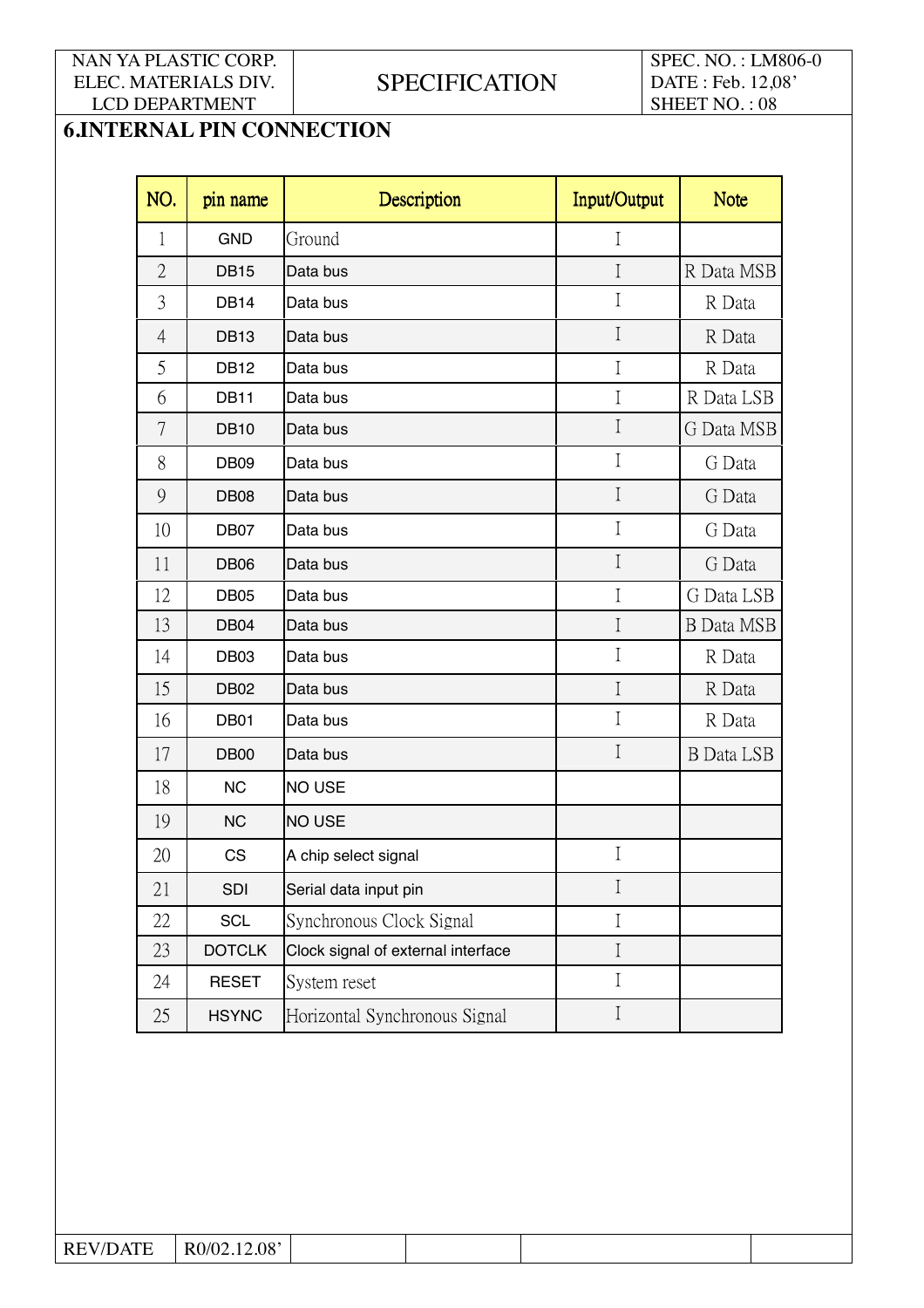# **SPECIFICATION**

SPEC. NO. : LM806-0 DATE : Feb. 12,08' SHEET NO. : 09

| 26 | <b>VSYNC</b>  | Vertical Synchronous Signal | $\mathbf I$    |  |
|----|---------------|-----------------------------|----------------|--|
| 27 | <b>ENABLE</b> | Data enable signal pin      | $\overline{I}$ |  |
| 28 | <b>GND</b>    | Ground                      | Ι              |  |
| 29 | $NC(X+)XL$    | T/P Connection pad          |                |  |
| 30 | $NC(Y+)YD$    | T/P Connection pad          | ı              |  |
| 31 | $NC(X-)XR$    | T/P Connection pad          |                |  |
| 32 | NC (Y-)YU     | T/P Connection pad          |                |  |
| 33 | <b>VDD</b>    | Voltage: 2.5~3.3            | P              |  |
| 34 | <b>VDD</b>    | Voltage: 2.5~3.3            | P              |  |
| 35 | $LED1+$       | B/L power pin               | $\mathbf{P}$   |  |
| 36 | $LED2+$       | B/L power pin               | $\mathbf{P}$   |  |
| 37 | $LED3+$       | B/L power pin               | $\mathbf{P}$   |  |
| 38 | $LED4+$       | B/L power pin               | $\mathbf{P}$   |  |
| 39 | LED-          | B/L power pin               | $\mathbf{P}$   |  |

| $\mathbf{R}$<br>$\mathbf{L}$<br>- | $.08^{\circ}$<br>ĸ |  |  |
|-----------------------------------|--------------------|--|--|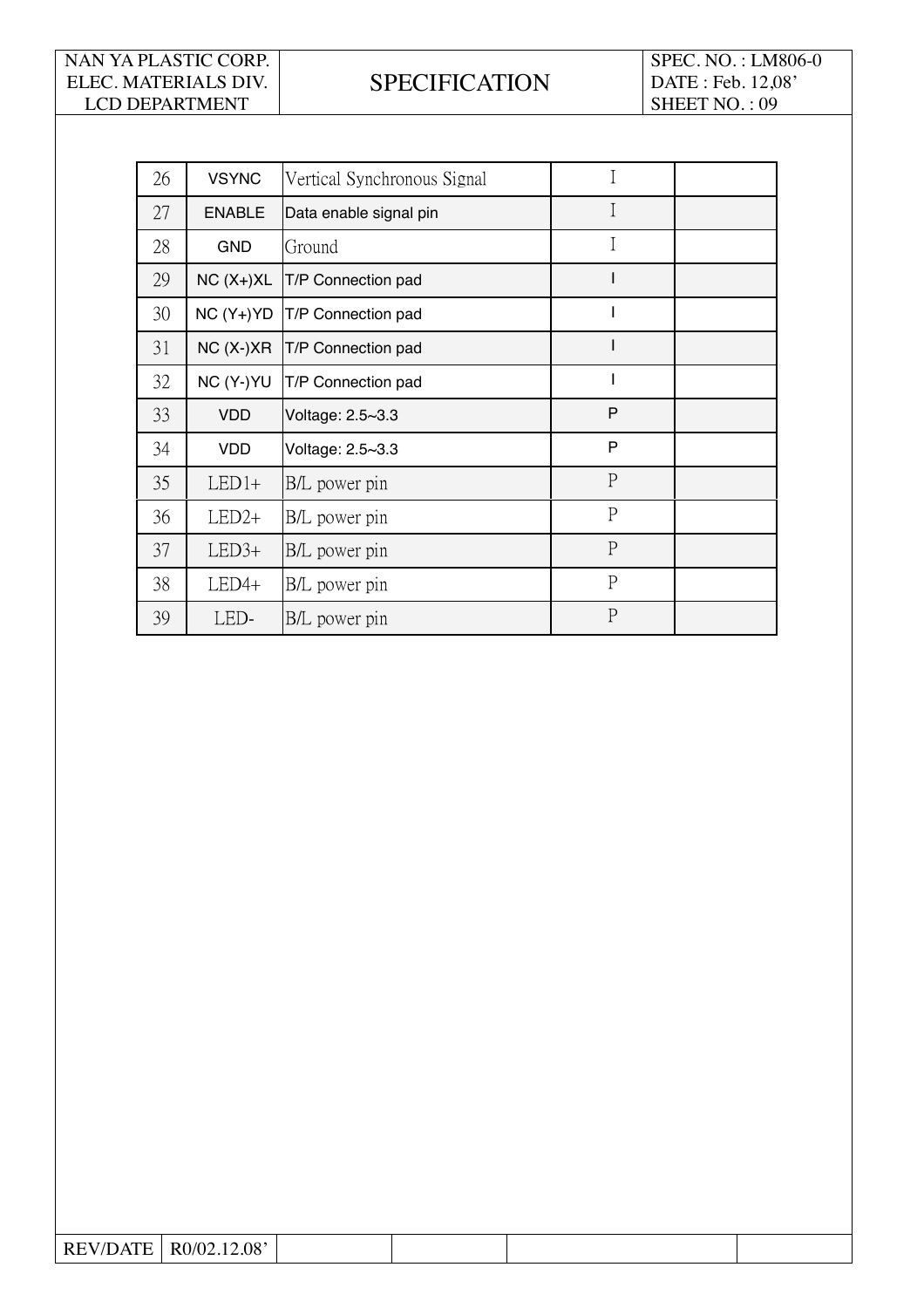**SPECIFICATION** 

SPEC. NO. : LM806-0 DATE : Feb. 12,08' SHEET NO.: 10

# **7.INTERFACE SPECIFICATIONS**

#### **7.1. System Interface**

Please refer to **R61505U** datasheet for more details.

## **7.2. DC characteristics**

## **TFT LCD**

| <b>Item</b>  | <b>Symbol</b> | <b>Test Condition</b>             | <b>Min</b>          | <b>Max</b>          | Unit |  |
|--------------|---------------|-----------------------------------|---------------------|---------------------|------|--|
| Input high   | VIH           | $V_{\text{cc}}$ = 2.5 to 3.3V, Ta | $0.8 V_{\text{CC}}$ | $V_{CC}$            |      |  |
| voltage      | VIL           | $=25 \pm 2^{\circ}$ C             |                     | $0.2 V_{\text{CC}}$ |      |  |
| Logic output | VOH           | $V_{\text{cc}}$ = 2.5 to 3.3V, Ta | $0.8 V_{\text{CC}}$ | ۰                   |      |  |
| voltage      | Vol           | $=25 \pm 2^{\circ}$ C             |                     | $0.2 V_{\text{CC}}$ |      |  |

 $V_{CC}$ = 2.2 to 3.3V, Ta = 25 $\pm$ 2°C

### **7.3. AC Characteristics**

## **TFT LCD**

#### **RGB interface timing characteristics**

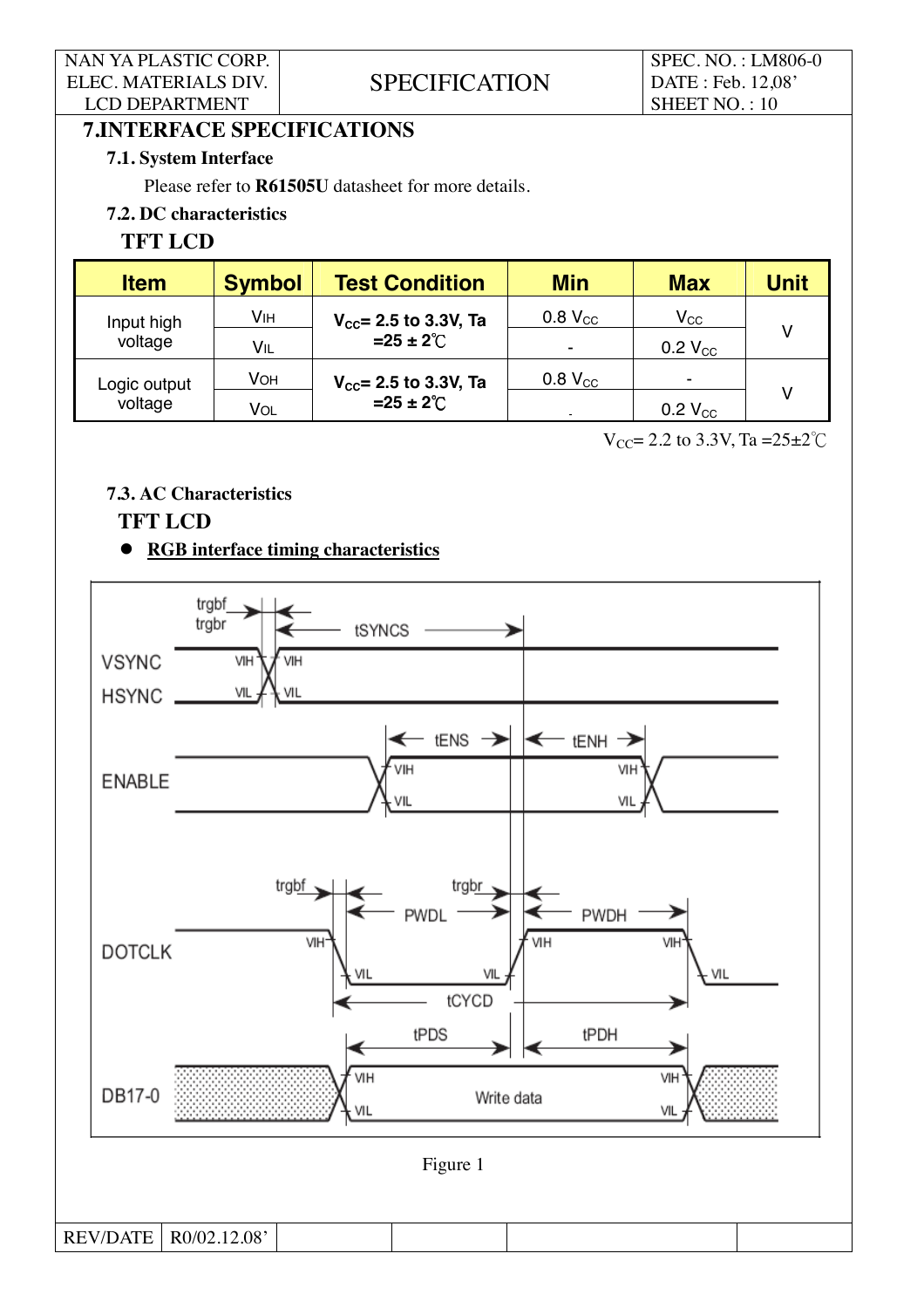# **SPECIFICATION**

SPEC. NO. : LM806-0 DATE : Feb. 12,08' SHEET NO.: 11

# **18-/ 16- bit RGB interface (HWM=1), (Vcc=2.4~3.3V; Ta=25±2°C)**

| <b>Item</b>                               | Symbol                 | <b>Unit</b> | Min. | Typ. | Max.                     | <b>Timing diagram</b> |
|-------------------------------------------|------------------------|-------------|------|------|--------------------------|-----------------------|
| VSYNC/HSYNC setup time                    | tSYNCS                 | clock       | 0    |      |                          | Figure 1              |
| <b>ENABLE</b> setup time                  | <b>tENS</b>            | ns          | 10   |      | $\overline{\phantom{0}}$ | Figure 1              |
| <b>ENABLE hold time</b>                   | <b>tENH</b>            | ns          | 20   |      |                          | Figure 1              |
| DOTCLK low-levenl pulse width             | <b>PW<sub>DL</sub></b> | ns          | 40   |      | $\overline{\phantom{0}}$ | Figure 1              |
| DOTCLK high-levenl pulse width            | <b>PW<sub>DH</sub></b> | ns          | 40   |      | -                        | Figure 1              |
| DOTCLK cycle time                         | tCYCD                  | ns          | 100  |      | -                        | Figure 1              |
| Data setup time                           | tPDS                   | ns          | 10   |      | ۰                        | Figure 1              |
| Data hold time                            | <b>tPDH</b>            | ns          | 40   |      | -                        | Figure 1              |
| DOTCLK, VSYNC and HSYNC<br>rise/fall time | trgbr,<br>trgbf        | ns          |      |      | 25                       | Figure 1              |

| Item                  | <b>Symbol</b> | Unit | Min.                     | Typ. | Max. |
|-----------------------|---------------|------|--------------------------|------|------|
| Reset low-level width | <b>L</b> RES  | ms   |                          |      | -    |
| Reset rise time       | $tr_{RES}$    | μs   | $\overline{\phantom{a}}$ |      | 10   |



Figure 2

| <b>REV/DATE</b> | R0/02.12.08' |  |  |
|-----------------|--------------|--|--|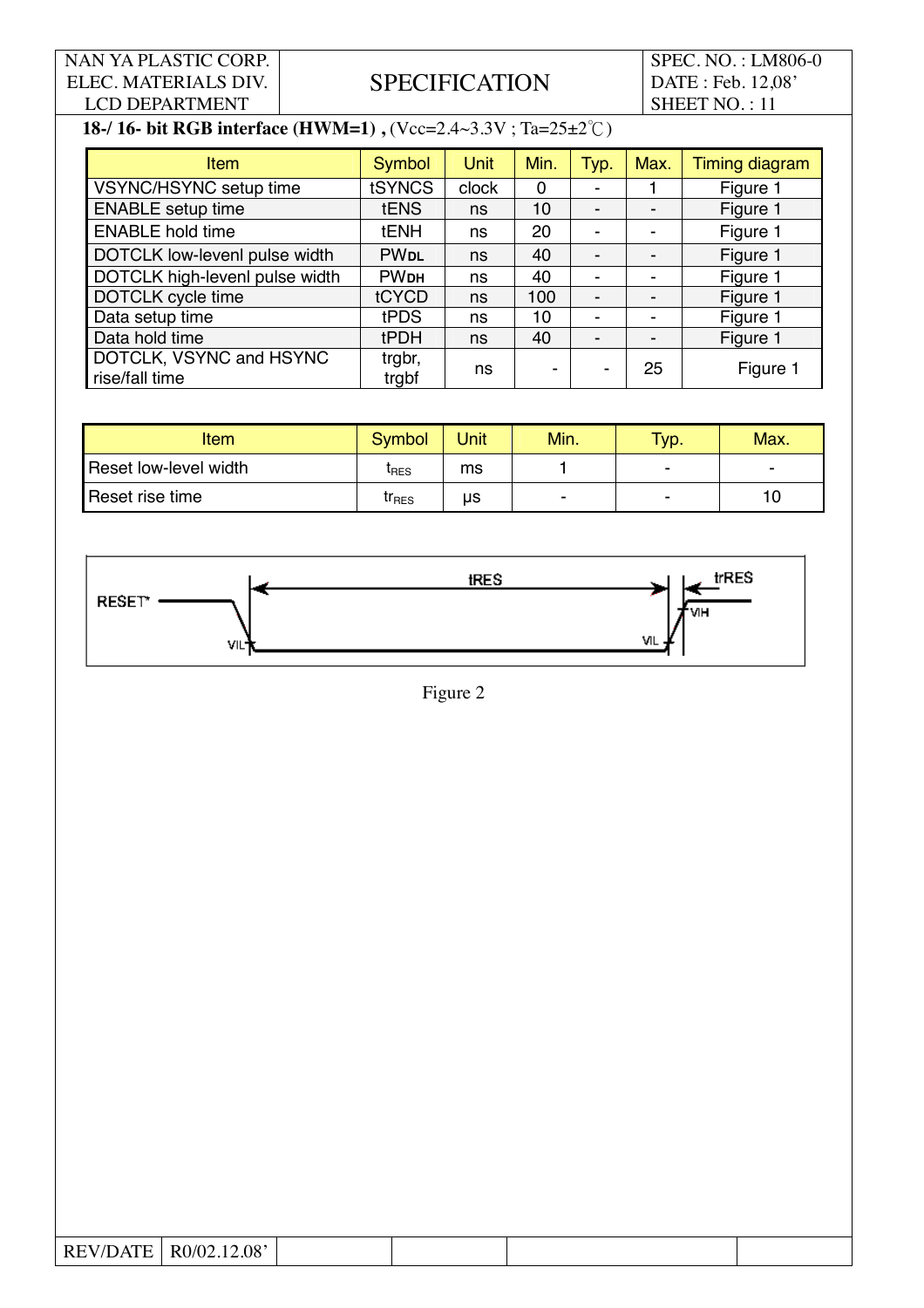SPECIFICATION

SPEC. NO. : LM806-0 DATE : Feb. 12,08' SHEET NO. : 12

#### **8.INITIAL CODE**

**8.1. Initial & Power Setting Sequence** 

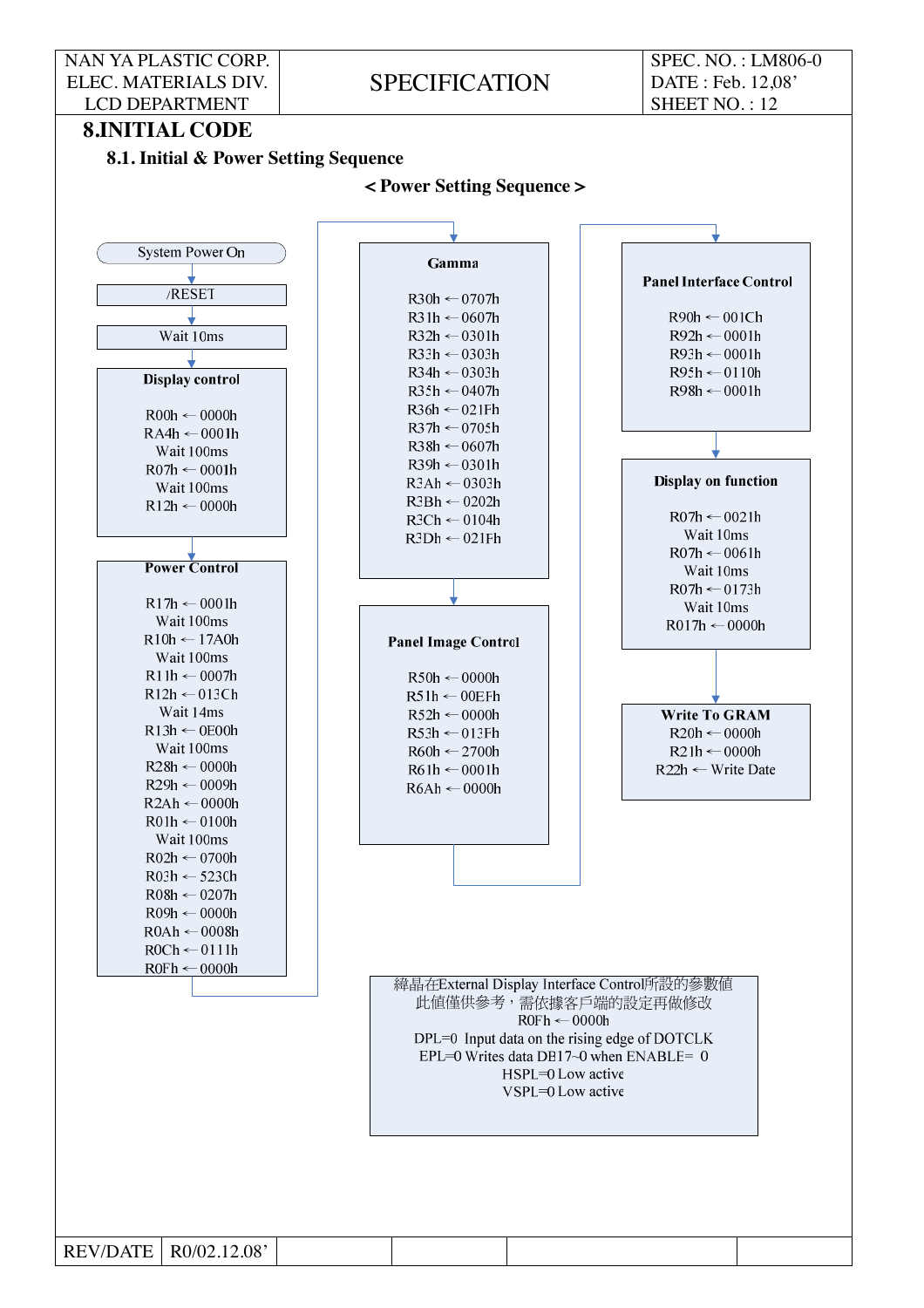**SPECIFICATION** 

SPEC. NO. : LM806-0 DATE : Feb. 12,08' SHEET NO.: 13

## **8.2. Sleep Mode Setting / Wake up Sequence**





Deep Standby Mode

REV/DATE  $R0/02.12.08'$ 



Deep Standby Mode Wake up

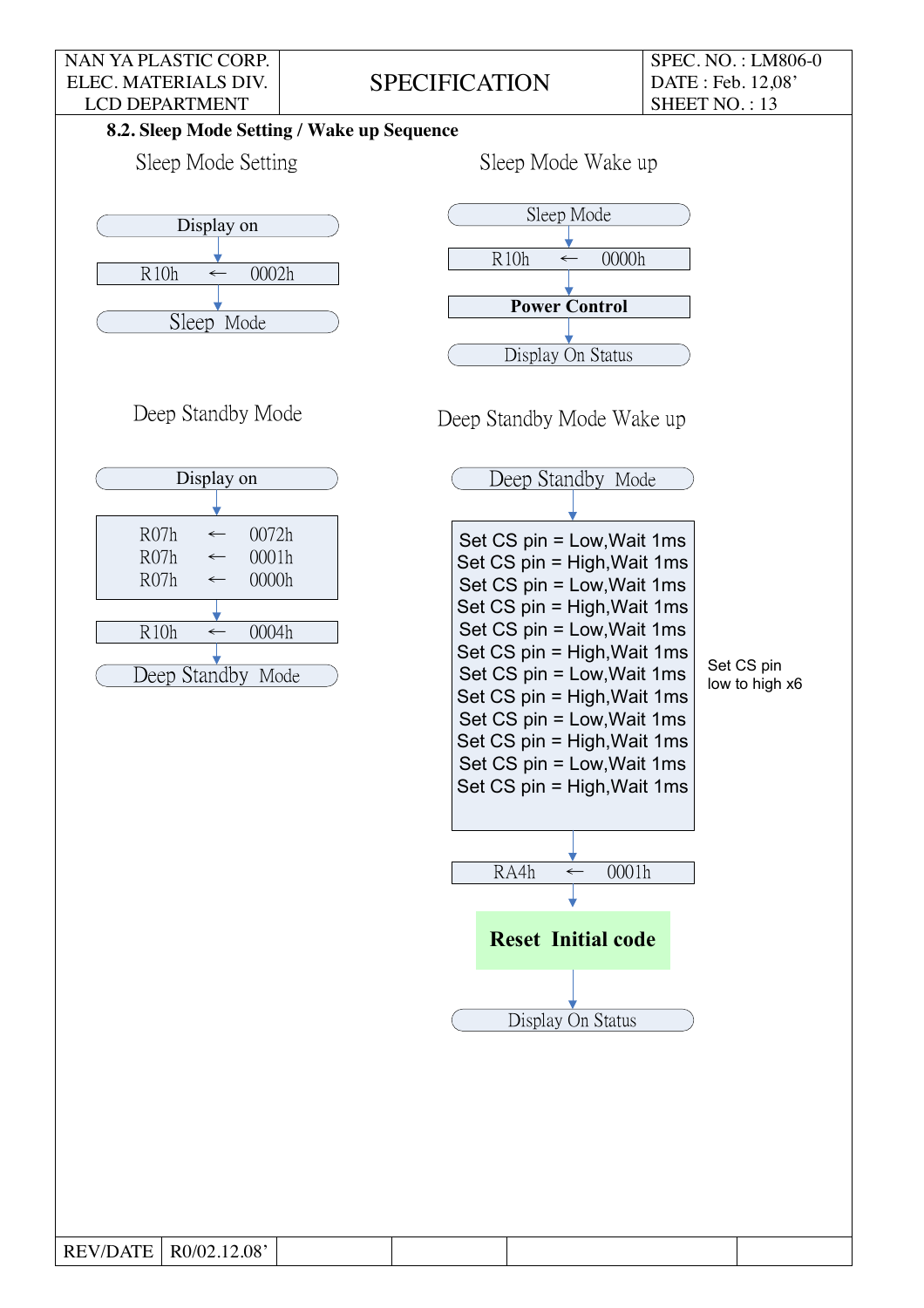**SPECIFICATION** 

SPEC. NO. : LM806-0 DATE : Feb. 12,08' SHEET NO.: 14

# **9. RELIABILITY**

|                           | <b>Contents of Reliability Tests</b>               |                                                                                                                     |             |                                                                                  |                                                            |  |  |  |
|---------------------------|----------------------------------------------------|---------------------------------------------------------------------------------------------------------------------|-------------|----------------------------------------------------------------------------------|------------------------------------------------------------|--|--|--|
|                           | <b>Item</b>                                        | <b>Purpose</b>                                                                                                      | S/S         | <b>Conditions</b>                                                                | <b>Criterion</b>                                           |  |  |  |
|                           | <b>High Temperature</b><br>Storage                 | To check the product capability<br>after long time high<br>temperature environment stress.                          | $\geq$ 5pcs | $Ta = 80 \pm 2^{\circ}C$<br>240 hours                                            | <b>Brightness</b>                                          |  |  |  |
| <b>Environment Stress</b> | <b>High Temperature</b><br><b>Humidity Storage</b> | To check the product capability<br>after long time high<br>temperature $\&$ high humidity<br>environment stress.    | $\geq$ 5pcs | $Ta = 60 \pm 2$ <sup>o</sup> C<br>$RH = 90 \pm 2\%$<br>240 hours                 | should be<br>within 70% of<br>initial value<br>Operational |  |  |  |
|                           | Thermal Shock                                      | To check the product capability<br>after rapidly stress of different<br>high/low temperature<br>environment change. | $\geq$ 5pcs | -20°C /30 mins ⇔<br>25°C/5 mins $\Leftrightarrow$<br>80°C /30 mins,<br>10 Cycles | function is<br>work                                        |  |  |  |

| <b>REV/DATE</b> | R0/02.12.08' |  |  |
|-----------------|--------------|--|--|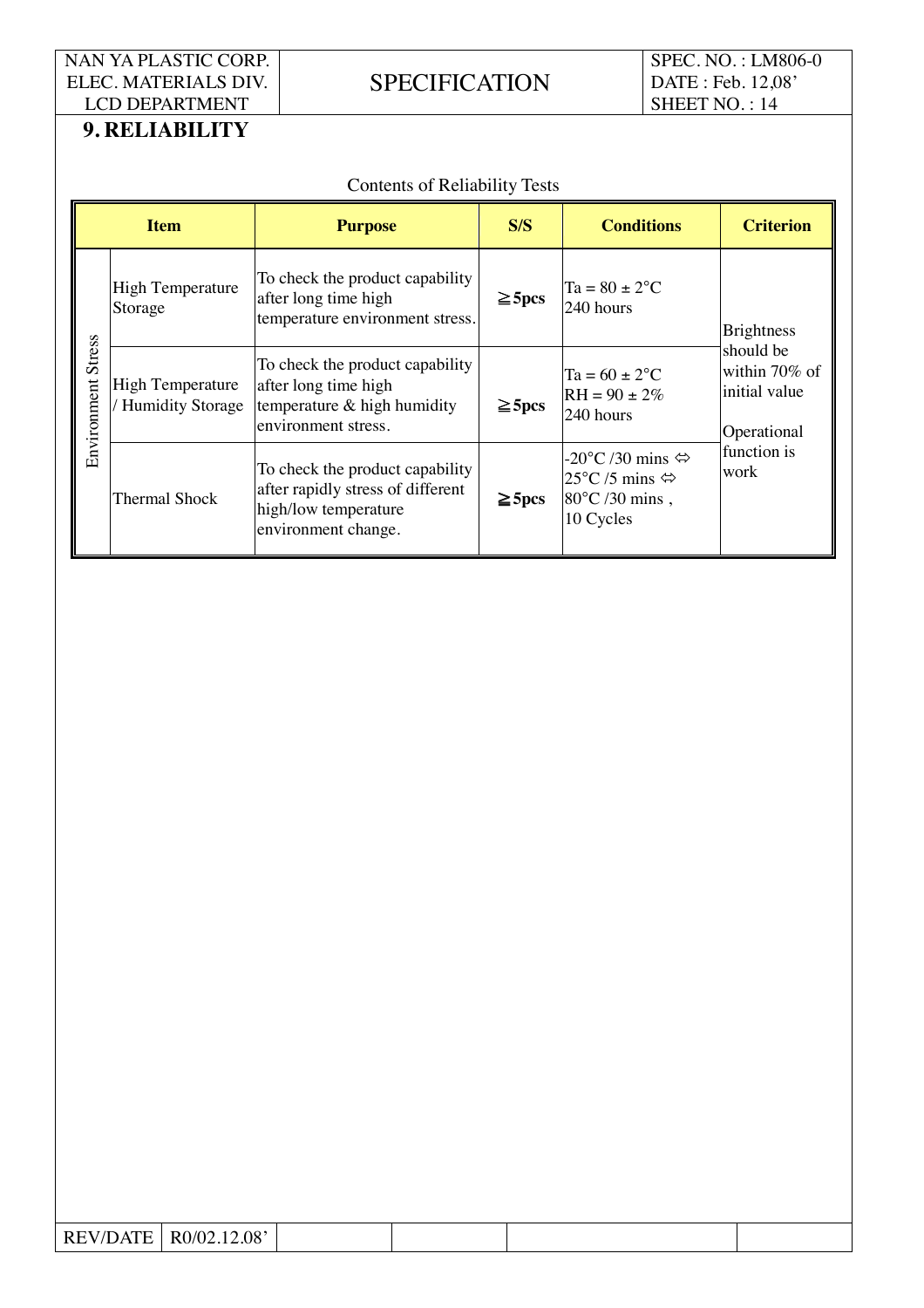SPECIFICATION

SPEC. NO. : LM806-0 DATE : Feb. 12,08' SHEET NO. : 15



REV/DATE | R0/02.12.08'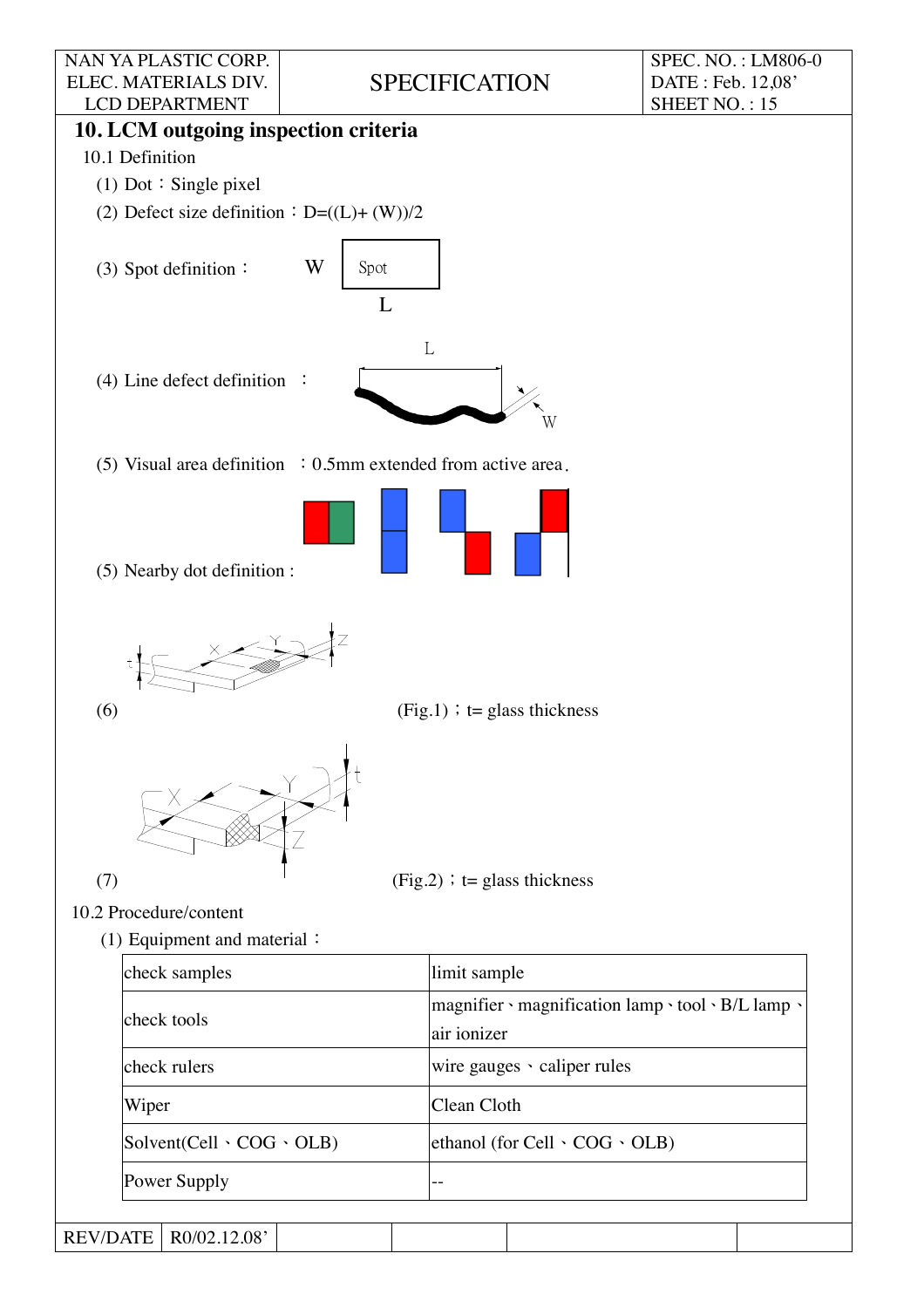(2) Inspection Environment:

- a. Temperature:  $15^{\circ}\text{C} \sim 25^{\circ}\text{C}$ : Humidity:  $55 \pm 15\%$
- b. Visual Inspection : Distance between the panel and eyes is about  $20~30cm$ , and the illumination is larger than 500Lux for product inspection.
- c. Electrical Characteristic: Distance between the panel and eyes is about  $20~30cm$ , and the illumination is smaller than 300Lux, B/L illumination is between  $2500~2800~\text{cd/m}^2$  for product inspection.

(3) Sampling Method :

- a. Outline Size Specification: 5pcs/Lot · 0Ac/1Re.
- b. Electrical Inspection Sampling of Inspection ANSI/ASQC Z1.4(AQL 0.65) Normal Inspection Level II, Single Sampling.
- c. Visual Inspection: Sampling of Inspection ANSI/ASQC Z1.4(AQL 1.0) Normal Inspection

Level II, Single Sampling.

#### (4). LCM outgoing inspection criteria

| bend<br>Scar bend are not allow<br>Not allow<br>PAD area:<br>Non PAD area: can not damage<br>scratch<br><b>FPC</b><br>Visual<br>protection film<br>dirty · broken ·<br>Not allow<br>lack parts \<br>plate peeling<br>$D \leq 0.2$ mm<br>Ignore<br>Black spot,<br>white spot,<br>$0.2$ mm $<$ D $\leq$ 0.5mm<br>$\overline{2}$<br>other defect<br>$D > 0.5$ mm<br>$\boldsymbol{0}$<br>Ignore<br>spot distance<br>L<br>$W \leq 0.03$ mm<br>Ignore<br>ignore<br>Visual<br>is<br>dot<br>B/L<br>Magnifier $\boxed{0.03}$ mm $\lt W \leq$<br>$L \leq$<br>Inspection<br>4<br>spec.<br>$0.08$ mm<br>Scratch, line<br>4mm<br>defect<br>L ><br>$W > 0.08$ mm<br>$\boldsymbol{0}$<br>4mm<br>The distance between two spot<br>should be larger than 5mm<br>Dirty, oil<br>Not allow<br>sludge,<br>corrosion<br>L ><br>Visual<br>Bezel<br>$W > 0.1$ mm<br>3<br>10 <sub>mm</sub><br>scratch<br>$L \leq$<br>$W \leq 0.1$ mm<br>Ignore<br>10 <sub>mm</sub> | Category | Item | Defect<br>specification<br>description | Method |  | <b>SPEC</b> |  | Criteria     | Note |  |
|-------------------------------------------------------------------------------------------------------------------------------------------------------------------------------------------------------------------------------------------------------------------------------------------------------------------------------------------------------------------------------------------------------------------------------------------------------------------------------------------------------------------------------------------------------------------------------------------------------------------------------------------------------------------------------------------------------------------------------------------------------------------------------------------------------------------------------------------------------------------------------------------------------------------------------------------|----------|------|----------------------------------------|--------|--|-------------|--|--------------|------|--|
|                                                                                                                                                                                                                                                                                                                                                                                                                                                                                                                                                                                                                                                                                                                                                                                                                                                                                                                                           |          |      |                                        |        |  |             |  |              |      |  |
|                                                                                                                                                                                                                                                                                                                                                                                                                                                                                                                                                                                                                                                                                                                                                                                                                                                                                                                                           |          |      |                                        |        |  |             |  |              |      |  |
|                                                                                                                                                                                                                                                                                                                                                                                                                                                                                                                                                                                                                                                                                                                                                                                                                                                                                                                                           |          |      |                                        |        |  |             |  |              |      |  |
|                                                                                                                                                                                                                                                                                                                                                                                                                                                                                                                                                                                                                                                                                                                                                                                                                                                                                                                                           |          |      |                                        |        |  |             |  |              |      |  |
|                                                                                                                                                                                                                                                                                                                                                                                                                                                                                                                                                                                                                                                                                                                                                                                                                                                                                                                                           |          |      |                                        |        |  |             |  |              |      |  |
|                                                                                                                                                                                                                                                                                                                                                                                                                                                                                                                                                                                                                                                                                                                                                                                                                                                                                                                                           |          |      |                                        |        |  |             |  |              |      |  |
|                                                                                                                                                                                                                                                                                                                                                                                                                                                                                                                                                                                                                                                                                                                                                                                                                                                                                                                                           |          |      |                                        |        |  |             |  | the          |      |  |
|                                                                                                                                                                                                                                                                                                                                                                                                                                                                                                                                                                                                                                                                                                                                                                                                                                                                                                                                           |          |      |                                        |        |  |             |  | while bright |      |  |
|                                                                                                                                                                                                                                                                                                                                                                                                                                                                                                                                                                                                                                                                                                                                                                                                                                                                                                                                           |          |      |                                        |        |  |             |  |              | in   |  |
|                                                                                                                                                                                                                                                                                                                                                                                                                                                                                                                                                                                                                                                                                                                                                                                                                                                                                                                                           |          |      |                                        |        |  |             |  |              |      |  |
|                                                                                                                                                                                                                                                                                                                                                                                                                                                                                                                                                                                                                                                                                                                                                                                                                                                                                                                                           |          |      |                                        |        |  |             |  |              |      |  |
|                                                                                                                                                                                                                                                                                                                                                                                                                                                                                                                                                                                                                                                                                                                                                                                                                                                                                                                                           |          |      |                                        |        |  |             |  |              |      |  |
|                                                                                                                                                                                                                                                                                                                                                                                                                                                                                                                                                                                                                                                                                                                                                                                                                                                                                                                                           |          |      |                                        |        |  |             |  |              |      |  |
|                                                                                                                                                                                                                                                                                                                                                                                                                                                                                                                                                                                                                                                                                                                                                                                                                                                                                                                                           |          |      |                                        |        |  |             |  |              |      |  |
|                                                                                                                                                                                                                                                                                                                                                                                                                                                                                                                                                                                                                                                                                                                                                                                                                                                                                                                                           |          |      |                                        |        |  |             |  |              |      |  |
| R0/02.12.08'<br><b>REV/DATE</b>                                                                                                                                                                                                                                                                                                                                                                                                                                                                                                                                                                                                                                                                                                                                                                                                                                                                                                           |          |      |                                        |        |  |             |  |              |      |  |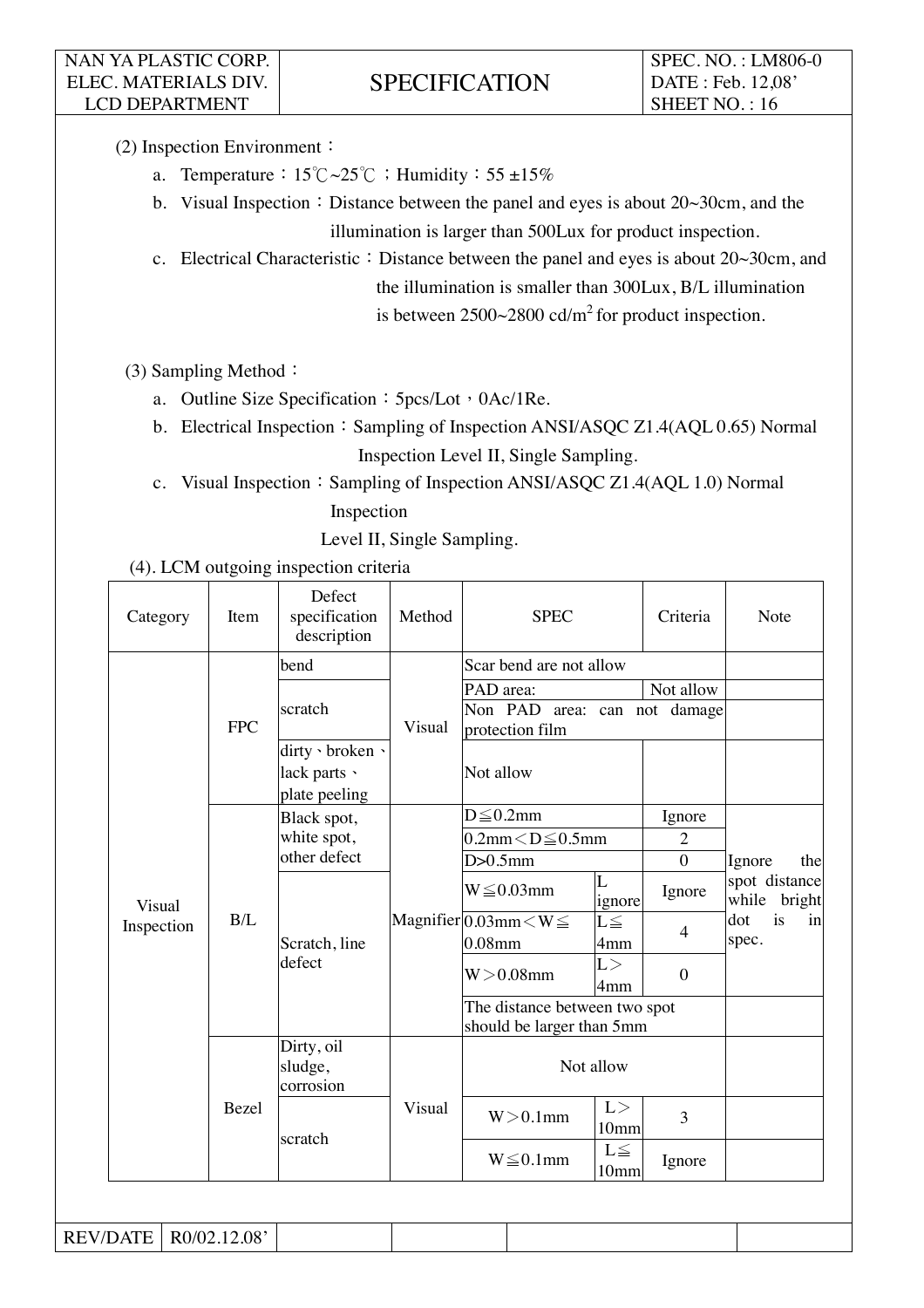# **SPECIFICATION**

SPEC. NO. : LM806-0 DATE : Feb. 12,08' SHEET NO.: 17

| Category   | Item                | Defect<br>specification<br>description | Method                               | <b>SPEC</b>                                                                                                  | Criteria  | <b>Note</b> |  |
|------------|---------------------|----------------------------------------|--------------------------------------|--------------------------------------------------------------------------------------------------------------|-----------|-------------|--|
|            | Panel               | surface crack                          |                                      | X ignore $: Y \leq 0.4$ mm $: Z$<br>$\leq$ t<br>$X \leq 2$ mmt; 0.4mm $\leq Y \leq$<br>$1.3$ mm $: Z \leq t$ | Ignore    | Fig.1       |  |
|            |                     | Crack                                  |                                      | Any crack:                                                                                                   | Not allow |             |  |
| Visual     |                     | Glue                                   |                                      | Panel area: Glue over<br>polarizer is not allowed                                                            |           |             |  |
| Inspection | Silicone<br>Coating |                                        |                                      | Around panel area:                                                                                           | Not allow |             |  |
|            |                     | No foam and<br>fringe                  | Visual                               | Not allow                                                                                                    |           |             |  |
|            |                     | Coating                                |                                      | IC area: Coating all IC<br>Pad area: Coating all the<br>circuits                                             |           |             |  |
|            | Polarizer           | $Stab \sim$                            |                                      | Active area:                                                                                                 | Not allow |             |  |
|            |                     | scratch dent<br>Polarizer<br>bubble    |                                      | Outside visual area:                                                                                         | Ignore    |             |  |
|            |                     |                                        | Active area:<br>Outside visual area: | Not allow                                                                                                    | Fig.1     |             |  |
|            |                     | Concave $\cdot$                        |                                      | Active area : $D \leq 0.75$ mm                                                                               | Ignore    |             |  |
|            |                     | protruding                             |                                      | Outside visual area:                                                                                         | Ignore    |             |  |
|            |                     | Shift                                  |                                      | It can not shift over the<br>glass edge                                                                      |           |             |  |
|            | $\overline{4}$      |                                        |                                      |                                                                                                              |           |             |  |
|            | Total dot defect    |                                        |                                      |                                                                                                              |           |             |  |

| REV/DATE | R0/02.12.08' |  |  |
|----------|--------------|--|--|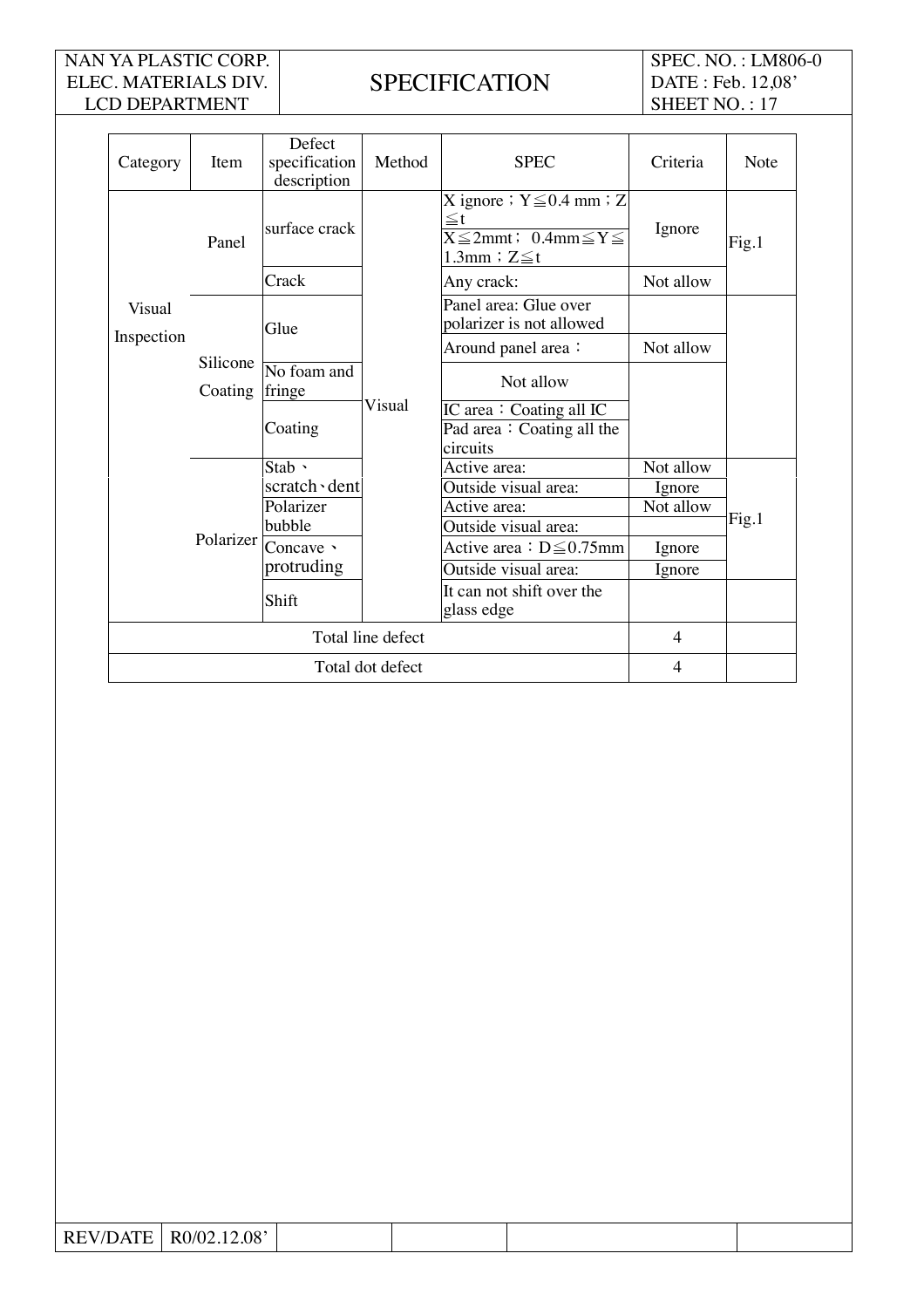# **SPECIFICATION**

SPEC. NO. : LM806-0 DATE : Feb. 12,08' SHEET NO.: 18

| Category                 | Item                                                                      | Defect<br>specification<br>description                                    | Method                 |                                                                                                                               | <b>SPEC</b>                                                 | Criteria                                                                                  | Note                                                              |
|--------------------------|---------------------------------------------------------------------------|---------------------------------------------------------------------------|------------------------|-------------------------------------------------------------------------------------------------------------------------------|-------------------------------------------------------------|-------------------------------------------------------------------------------------------|-------------------------------------------------------------------|
|                          | Display                                                                   | No display                                                                | Visual                 | Not allow                                                                                                                     |                                                             |                                                                                           |                                                                   |
|                          | Line<br>defect                                                            | Any line defect                                                           | Visual                 | Not allow                                                                                                                     |                                                             |                                                                                           |                                                                   |
|                          | Mura                                                                      | Mura/gap/rubbing<br>White/black spot<br>Flicker · noise                   | Limit sample<br>Visual | limit sample                                                                                                                  | Can not worse than<br>Not allow                             |                                                                                           |                                                                   |
|                          |                                                                           | RGB bright dot \                                                          |                        | $D \leq 1/2$ Dot                                                                                                              |                                                             | Ignore                                                                                    |                                                                   |
|                          |                                                                           | color filter scratch                                                      |                        |                                                                                                                               | $1/2$ Dot $\leq D \leq 1$ Dot                               | $\overline{2}$                                                                            |                                                                   |
|                          |                                                                           |                                                                           |                        | Active                                                                                                                        | $D \leq 0.1$ mm<br>$0.1$ mm $<$ D<br>${\leq}0.15\text{mm}$  | Ignore<br>$\overline{2}$                                                                  |                                                                   |
|                          |                                                                           |                                                                           |                        | area                                                                                                                          | D ><br>$0.15$ mm                                            | $\boldsymbol{0}$                                                                          |                                                                   |
|                          | <b>Bright</b>                                                             |                                                                           | Magnifier              |                                                                                                                               | $D \leq 0.3$ mm                                             | Ignore                                                                                    | Ignore the spot<br>distance while                                 |
|                          | dot                                                                       | <b>BM</b> hole                                                            |                        | Outside<br>visual<br>area:                                                                                                    | $0.3$ mm $<$ D<br>$≤ 0.5$ mm                                | $\mathbf{1}$                                                                              | bright dot is in<br>spec.                                         |
| Electrical<br>Inspection |                                                                           |                                                                           |                        |                                                                                                                               | D ><br>0.5 <sub>mm</sub>                                    | $\overline{0}$                                                                            |                                                                   |
|                          |                                                                           |                                                                           |                        | The distance between two BM<br>hole should be larger than 5mm<br>Not allow                                                    |                                                             |                                                                                           |                                                                   |
|                          |                                                                           | Nearby bright dot                                                         |                        |                                                                                                                               |                                                             |                                                                                           |                                                                   |
|                          |                                                                           | Total bright dot                                                          |                        |                                                                                                                               |                                                             | 3                                                                                         |                                                                   |
|                          |                                                                           | RGB dark dot                                                              | Magnifier              | $D \leq 1$ Dot<br>1 Dot $\leq D \leq 2$ Dot<br>1 Dot $\leq D \leq 2$ Dot<br>2 nearby dark dot                                 |                                                             | $\overline{2}$                                                                            |                                                                   |
|                          |                                                                           |                                                                           |                        |                                                                                                                               |                                                             | $\mathbf{1}$                                                                              |                                                                   |
|                          |                                                                           | Dark dot Nearby dark dot                                                  |                        |                                                                                                                               |                                                             | 1Pair                                                                                     |                                                                   |
|                          |                                                                           | Total dark dot                                                            |                        |                                                                                                                               | counted as 2 points                                         | 3                                                                                         |                                                                   |
|                          | Polarizer<br>Spot, line defect<br>defect<br>Total<br>dot(dark<br>+bright) |                                                                           | Magnifier              | $D \leq 0.15$ mm<br>D<br>$0.15$ mm $\lt$<br>$\leq$<br>$0.25$ mm<br>The distance between two spot<br>should be larger than 5mm |                                                             | Ignore                                                                                    | Ignore the spot<br>distance<br>while<br>bright dot is in<br>spec. |
|                          |                                                                           |                                                                           |                        |                                                                                                                               |                                                             | 3                                                                                         |                                                                   |
|                          |                                                                           |                                                                           |                        |                                                                                                                               |                                                             |                                                                                           |                                                                   |
|                          |                                                                           |                                                                           |                        |                                                                                                                               | $\overline{4}$                                              | Include bright<br>dot, dark dot,<br>CF bright dot,<br>BM hole,<br>polarizer bright<br>dot |                                                                   |
|                          | Distance                                                                  | Distance between 2<br>bright dot · bright<br>and dark dot > 2 dark<br>dot | check rulers           |                                                                                                                               | The distance between two spot<br>should be larger than 5mm. |                                                                                           |                                                                   |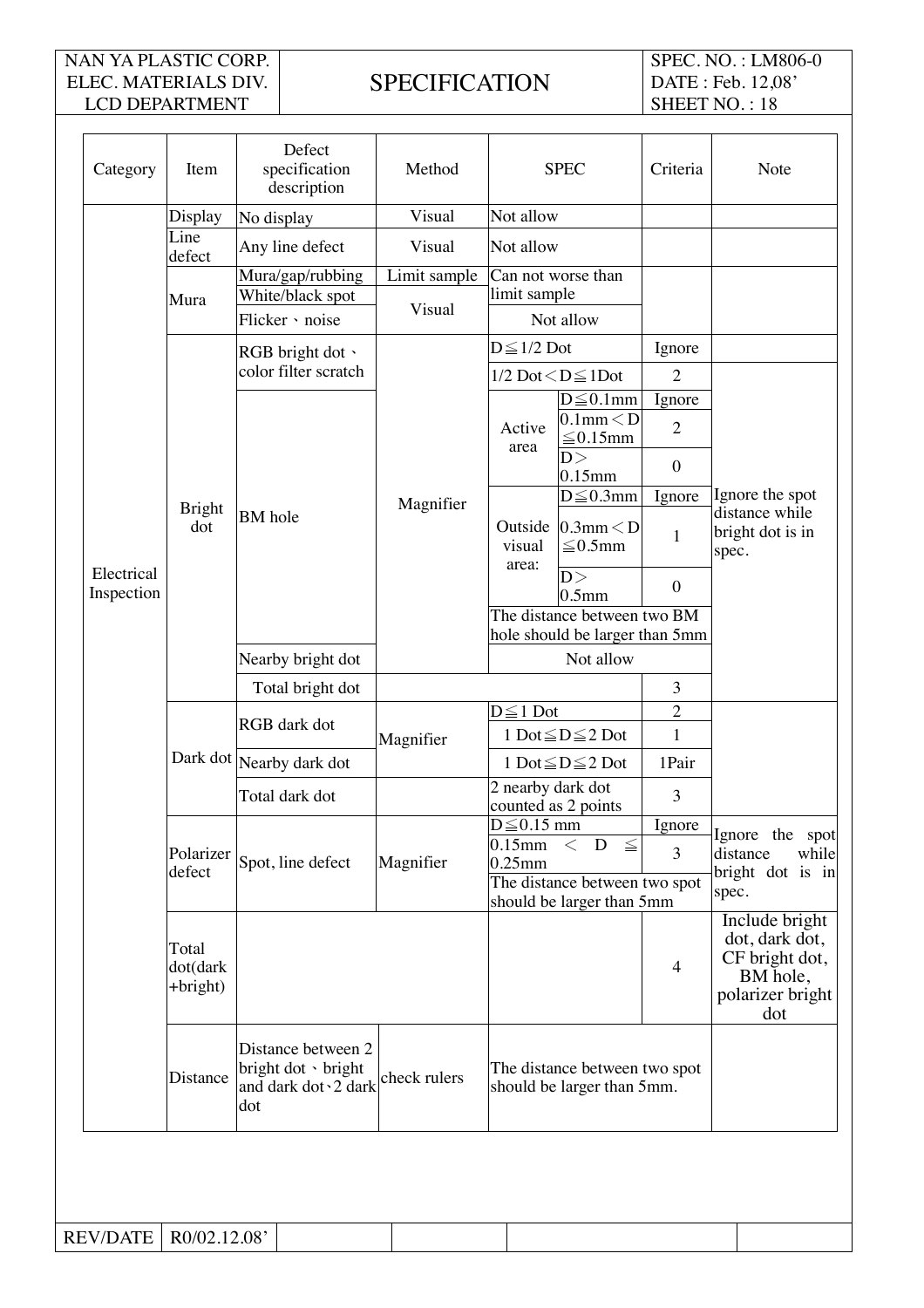# **11. GENERAL PRECAUTIONS**

### **11.1. Handling**

- (a) When the module is assembled, it should be attached to the system firmly. Be careful not to twist and bend the module.
- (b) Refrain from strong mechanical shock and / or any force to the module. In addition to damage, this may cause improper operation or damage to the module and back-light unit.
- (c) Note that polarizers are very fragile and could be easily damaged. Do not press or scratch the surface harder than a HB pencil lead.
- (d) Wipe off water droplets or oil immediately. If you leave the droplets for a long time, Staining and discoloration may occur.
- (e) If the surface of the polarizer is dirty, clean it using some absorbent cotton or soft cloth.
- (f) The desirable cleaners are water, Isopropyl Alcohol or Hexane.
- (g) If the liquid crystal material leaks from the panel, it should be kept away from the eyes or mouth. In case of contact with hands, legs or clothes, it must be washed away thoroughly with soap.
- (h) Use finger-stalls with soft gloves in order to keep display clean during the incoming inspection and assembly process.
- (i) Do not disassemble the module.
- (j) Protection film for polarizer on the module shall be slowly peeled off just before use so that the electrostatic charge can be minimized.

#### **11.2. Storage**

- (a) Do not leave the Panel in high temperature, and high humidity for a long time. It is highly recommended to store the module with temperature from 0 to  $35^{\circ}$ °C and relative humidity of less than 70%.
- (b) Do not store the TFT-LCD module in direct sunlight.
- (c) The module shall be stored in a dark place. It is prohibited to apply sunlight or fluorescent light during the store.

#### **11.3. Other**

- (a) When in operations, do not connect; disconnect the module in the "Power on" condition.
- (b) The liquid crystal is deteriorated by ultraviolet; do not leave it in direct sunlight and strong ultraviolet ray for hours.
- (c) Avoid condensation of water. It may result in improper operation or disconnection of electrode.
- (d) Do not exceed the absolute maximum rating value. Otherwise the panel may be damaged.
- (e) If the panel displays the same pattern continuously for a long period of time, it can be the situation when the image "Stick" to the screen
- (f) The max temperature / continuous time of FPC soldering are  $320^{\circ}$  C / 5 seconds.

| <b>REV/DATE</b> | RO/02.12.08' |  |  |
|-----------------|--------------|--|--|